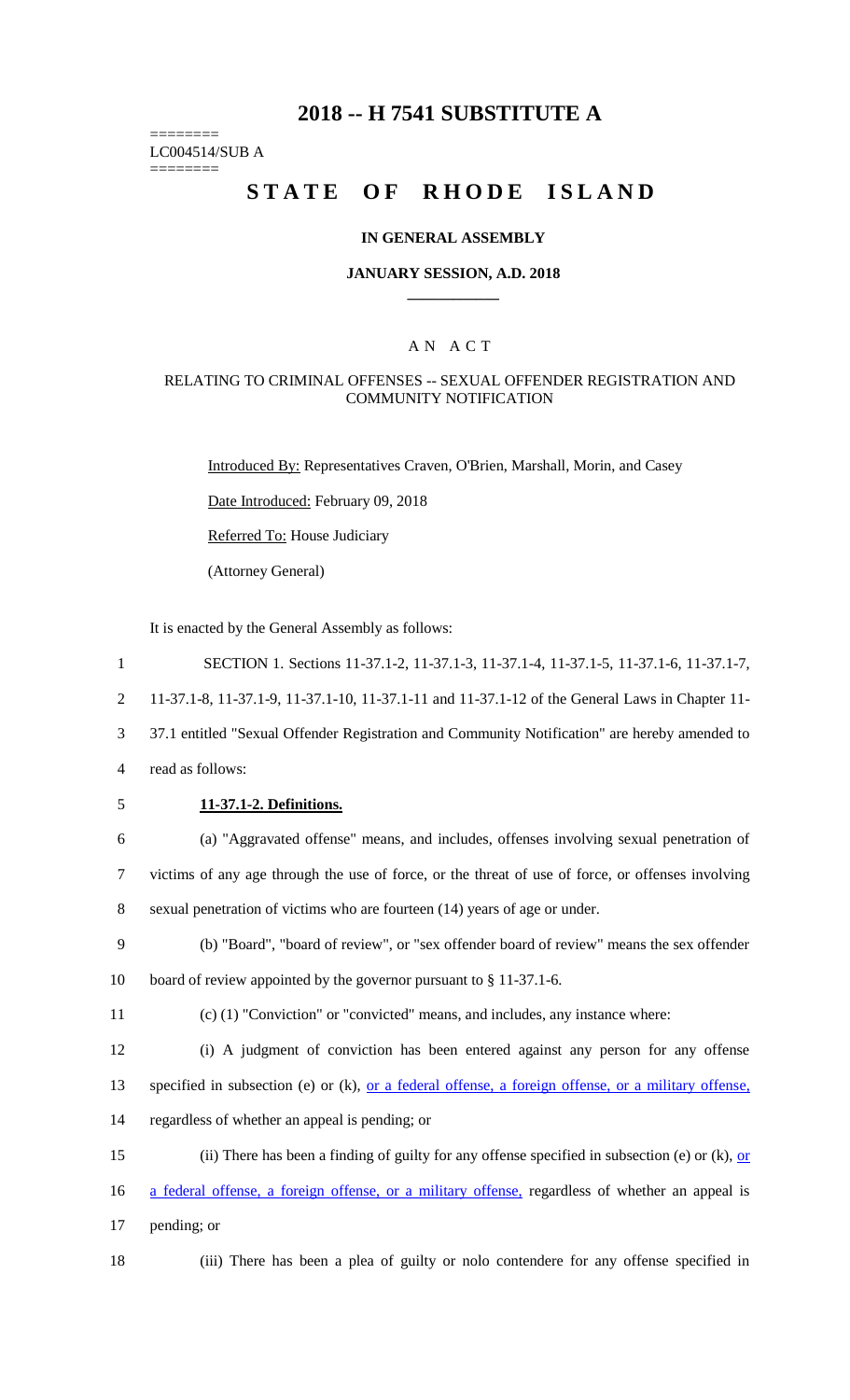1 subsection (e) or (k), <u>or a federal offense</u>, a foreign offense, or a military offense, regardless of

whether an appeal is pending; or

- (iv) There has been an admission of sufficient facts or a finding of delinquency for any offense specified in subsection (e) or (k), or a federal offense, a foreign offense, or a military offense, regardless of whether or not an appeal is pending.
- (2) Provided, in the event that a conviction, as defined in this subsection, has been overturned, reversed, or otherwise vacated, the person who was the subject of the conviction shall no longer be required to register as required by this chapter and any records of a registration shall be destroyed. Provided, further, that nothing in this section shall be construed to eliminate a registration requirement of a person who is again convicted of an offense for which registration is required by this chapter.

(d) [Deleted by P.L. 2003, ch. 162, § 1 and by P.L. 2003, ch. 170, § 1].

 (e) "Criminal offense against a victim who is a minor" means, and includes, any of the following offenses or any offense in another jurisdiction that is substantially the equivalent of the 15 following or for which the person is or would be required to register under 42 U.S.C. § 14071 or 16 18 U.S.C. § 4042(e) 34 U.S.C. § 20911 as amended:

 (1) Kidnapping or false imprisonment of a minor, in violation of §§ 11-26-1.4, 11-26-1 or 11-26-2, where the victim of the offense is sixteen (16) years of age or older and under the age of eighteen (18) years;

 (2) Enticement of a child in violation of § 11-26-1.5 with the intent to violate §§ 11-37-6, 11-37-8, 11-37-8.1, 11-37-8.3;

(3) Any violation of §§ 11-37-6, 11-37-8, 11-37-8.1, or 11-37-8.3;

(4) Any violation of § 11-1-10, where the underlying offense is a violation of chapter 34

 of this title and the victim, or person solicited to commit the offense, is under the age of eighteen (18) years;

- (5) Any violation of § 11-9-1(b) or (c);
- (6) Any violation of § 11-9-1.3;
- (7) Any violation of § 11-9-1.5;
- 29 (8) Any violation of  $$11-37.1-10;$
- (9) Any violation of § 11-37-8.8;

(10) Any violation of § 11-64-2, where the victim is under the age of eighteen (18) years;

 (11) Murder in violation of § 11-23-1, where the murder was committed in the perpetration of, or attempted perpetration of, kidnapping and where the victim of the offense is under eighteen (18) years of age; or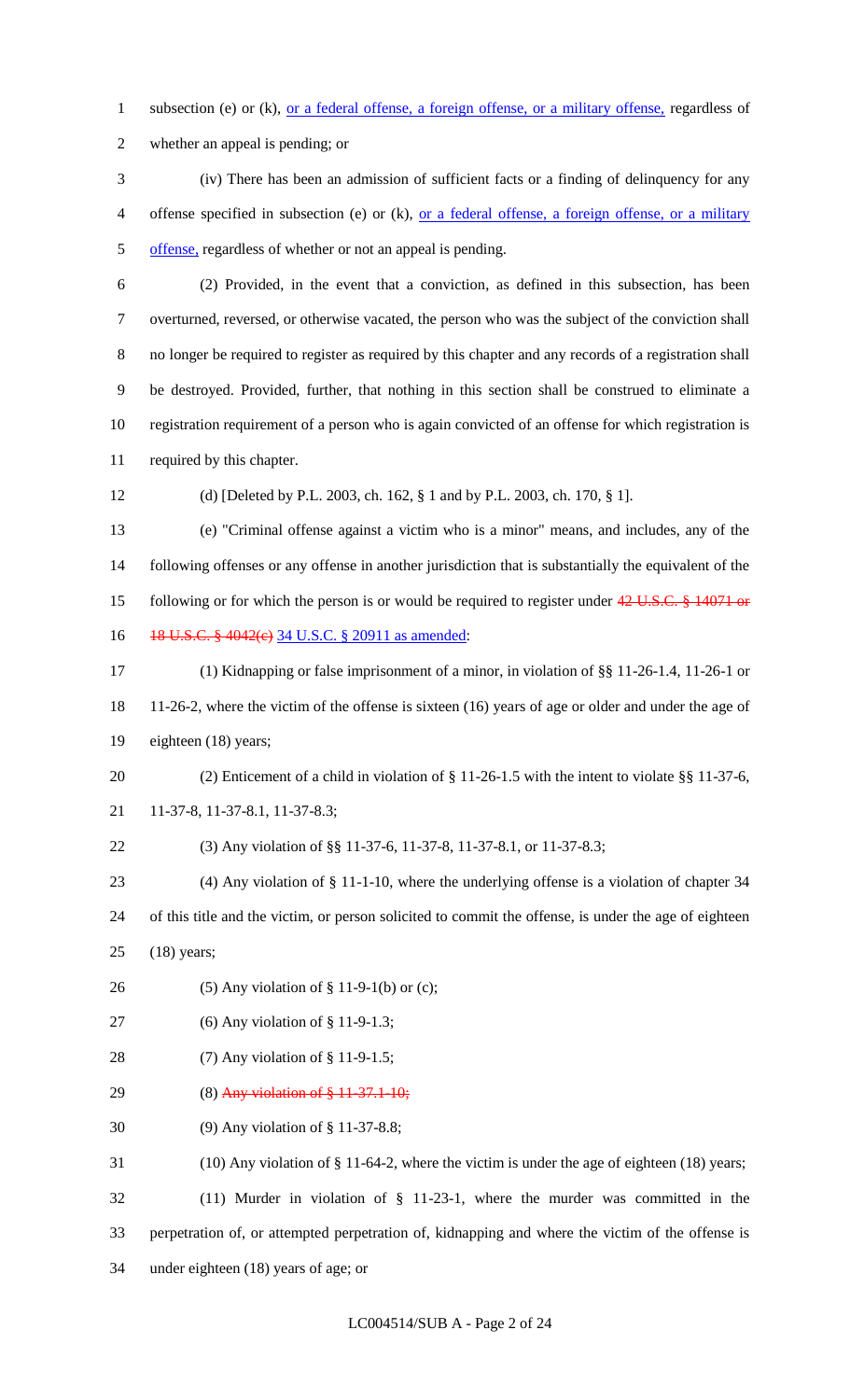- (12) Any violation of §§ 11-67-6, 11-67.1-3(b), 11-67.1-4(b), 11-67.1-5(c), 11-67.1-6(b),
- or 11-67.1-7(b).
- (13) Any conviction for an attempt or conspiracy to commit an offense enumerated in this subsection.
- (f) "Designated state law enforcement agency" means the attorney general, or his or her designee.
- 

 (g) "Employed, carries on a vocation" means and includes the definition of "employed, carries on a vocation" under 42 U.S.C. § 14071 34 U.S.C. § 20911.

- 
- (h) "Institutions of higher education" means any university, two- or four-year (2 or 4) college or community college.
- (i) "Mental abnormality" means a congenital or acquired condition of a person that affects the emotional or volitional capacity of the person in a manner that predisposes that person to the commission of criminal sexual acts to a degree that makes the person a menace to the health and safety of other persons.
- (j) "Predator" means a person whose act(s) is (are) or was (were) directed at a stranger, or at a person with whom a relationship has been established or promoted for the primary purpose of victimization.
- (k) "Sexually violent offense" means, and includes, any violation of §§ 11-37-2, 11-37-4, 11-37-6, 11-37-8, 11-37-8.1, 11-37-8.3, 11-67-2 (where the victim was subject to commercial sexual activity), 11-67-3(a), 11-67-3(b) (where the victim was subject to commercial sexual activity), 11-67.1-3(c) (where the victim was subject to sexual servitude), 11-67.1-5(d), 11-67.1- 6(c); or 11-5-1, where the specified felony is sexual assault; or § 11-23-1, where the murder was committed in the perpetration of, or attempted perpetration of, rape or any degree of sexual assault or child molestation; or any offense in another jurisdiction that is substantially the equivalent of any offense listed in this subsection or for which the person is or would be required 26 to register under 42 U.S.C. § 14071 or 18 U.S.C. § 4042(e) 34 U.S.C. § 20911 as amended, or
- any conviction for an attempt or conspiracy to commit an offense enumerated in this subsection.
- (l) "Sexually violent predator" means a person who has been convicted of a sexually violent offense and who has a mental abnormality or personality disorder that makes the person likely to engage in predatory sexually violent offenses.
- (m) "Student" means, and includes, the definition of "student" under 42 U.S.C. § 14071 34 U.S.C. § 20911.
- (n) "Parole board" means the parole board or its designee.
- (o) "Abscond" means to not register as required, or to relocate to some unknown place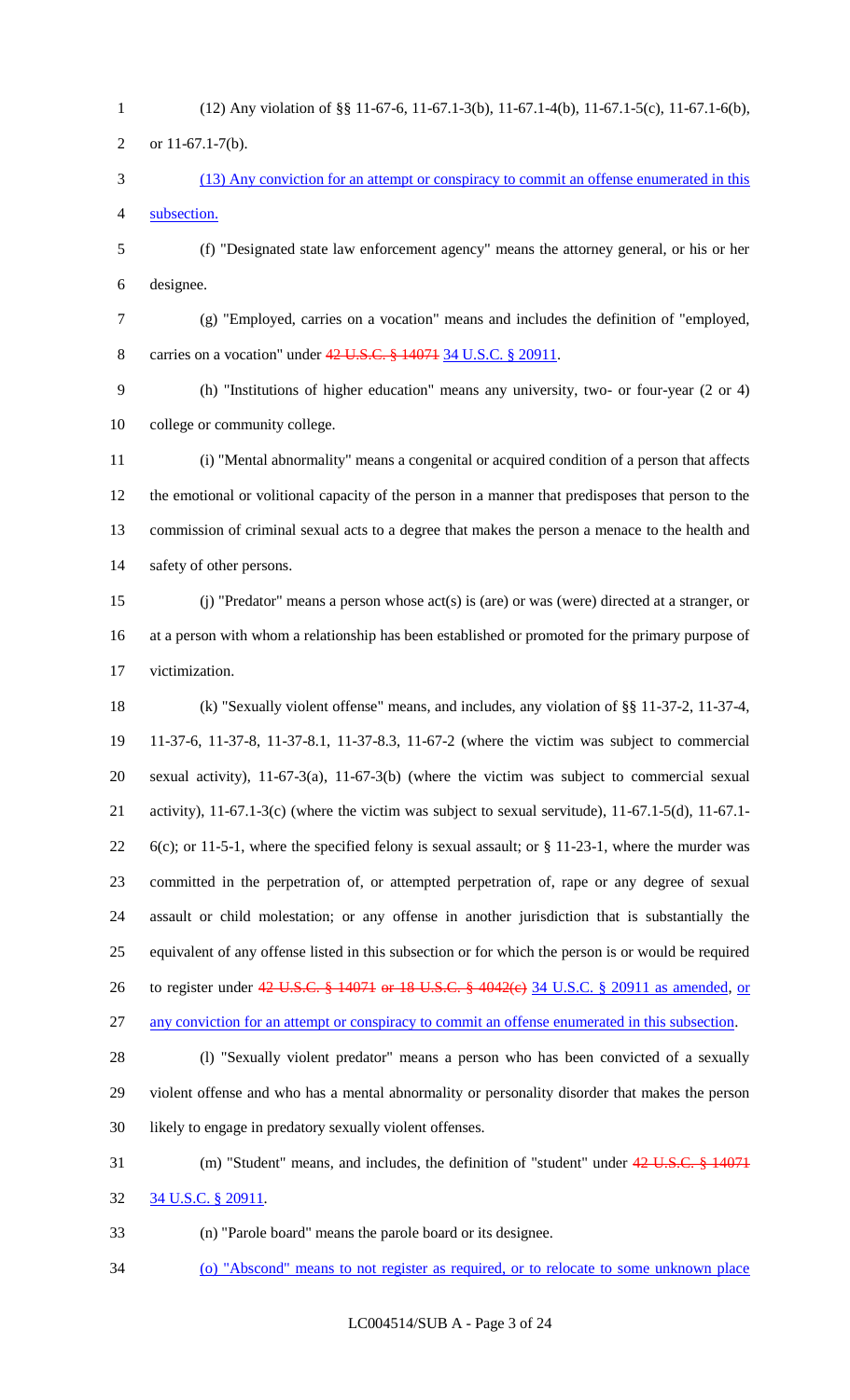other than the registered place of residence, or to conceal himself or herself in an attempt to avoid

registration or verification of registration.

 (p) "Federal offense" means, and includes, any conviction for an offense that was obtained under federal law which, if committed within the jurisdiction of this state, would require 5 the person to register, any conviction for an offense under 34 U.S.C. § 20911 as amended, or any conviction for an attempt or conspiracy to commit an offense requiring registration under this subsection.

 (q) "Foreign offense" means, and includes, any conviction for an offense which, if committed within the jurisdiction of this state, would require the person to register that was 10 obtained under the laws of Canada, the United Kingdom, Australia, New Zealand, or under the 11 laws of any foreign country when the United States state department in its country reports on human rights practices has concluded that an independent judiciary generally or vigorously 13 enforced the right to a fair trial in that country during the year in which the conviction occurred, 14 or any conviction for an attempt or conspiracy to commit an offense enumerated in this 15 subsection.

 (r) "Habitually lives or sleeps" means living in a place with some regularity, and with 17 reference to where a person required to be registered under this chapter actually lives, which 18 could be some place other than a mailing address or primary address but would entail a place where the person lives on an intermittent basis regardless of whether it pertains to a location otherwise identifiable by street or address.

 (s) "Homeless" means a person required to be registered under this chapter who lacks a fixed, regular, and adequate nighttime residence; has a primary nighttime residence that is a public or private place not designed for or ordinarily used as a regular sleeping accommodation for human beings, including a car, park, abandoned building, bus or train station, airport, or camping ground; living in a supervised publicly or privately operated shelter designated to 26 provide temporary living arrangements (including hotels and motels paid for by federal, state, or local government programs for low-income individuals or by charitable organizations, congregate 28 shelters, and transitional housing); or who resided in a shelter or place not meant for human habitation and who is exiting an institution where he or she temporarily resided. (t) "Immediate or Immediately" means upon receipt of information provided by or

 regarding a person required to register under this chapter but not later than three (3) business days.

 (u) "Jurisdiction" means any of the fifty (50) states, the District of Columbia, the Commonwealth of Puerto Rico, Guam, American Samoa, the Commonwealth of the Northern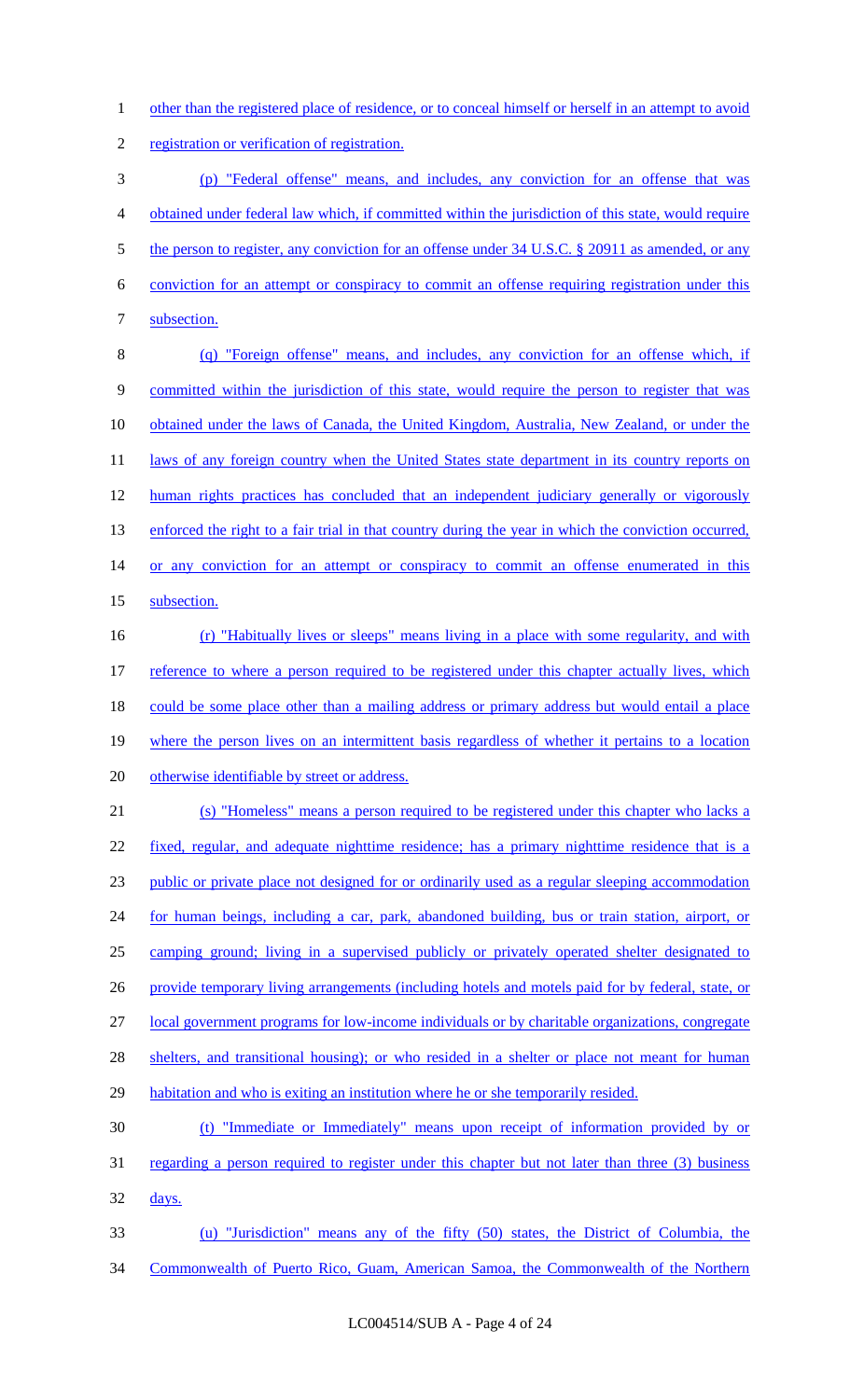1 Marian Islands, the United States Virgin Islands, and any Indian tribe that has elected to function

2 as a registration and notification jurisdiction pursuant to 34 U.S.C. § 20929.

3 (v) "Military offense" means, and includes, any conviction for any military offense 4 specified by the secretary of defense under § 115(a)(8)(C)(i) of Pub. L. 105-119, codified at 10

5 U.S.C. § 951 note, or any conviction for an attempt or conspiracy to commit an offense

6 enumerated in this subsection.

7 (w) "Public or private educational institution" means early childhood facilities (nursery

8 school, pre-kindergarten and kindergarten), elementary, middle, secondary, institutions of higher

9 education, and post-secondary educational institutions authorized or licensed by the State of

10 Rhode Island.

11 (x) "School" means the buildings and real property of kindergarten, elementary, middle,

12 and secondary institutions, whether public or private.

## 13 **11-37.1-3. Registration required -- Persons covered.**

14 (a) Any person who, in this or any other jurisdiction: (1) has been convicted of a criminal 15 offense against a victim who is a minor, (2) has been convicted of a sexually violent offense, (3) 16 has been determined to be a sexually violent predator, (4) has committed an aggravated offense as 17 defined in § 11-37.1-2,  $\Theta$  (5) is a recidivist, as defined in § 11-37.1-4, (6) has been convicted of a 18 federal offense, (7) has been convicted of a foreign offense, (8) has been convicted of a military 19 offense, or (9) has been convicted of a violation of § 11-37.1-10 shall be required to register his 20 or her current address with the local law enforcement agency having jurisdiction over the city or 21 town in which the person having the duty to register resides for the time period specified in § 11- 22 37.1-4.

23 (b) Any person who is: (1) a nonresident worker who has committed an offense that is 24 subject to registration in the state jurisdiction of his or her residence and who is employed or 25 carrying on a vocation in Rhode Island as defined in § 11-37.1-2(g), or (2) a nonresident student 26 as defined by § 11-37.1-2(m) who has committed an offense that is subject to registration in the 27 state jurisdiction of his or her residence and who is attending an educational institution public or 28 private educational institution in Rhode Island, shall be required to register his or her current 29 address and the address of his or her place of employment or school a public or private 30 educational institution attended with the local law enforcement agency having jurisdiction over 31 the city or town in which the nonresident worker or student is employed or attending school a 32 public or private educational institution.

33 (c) Any person having a duty to register as a sex offender in subsection (a) of this section 34 who is enrolled at, employed at or carrying on a vocation at an institution of higher education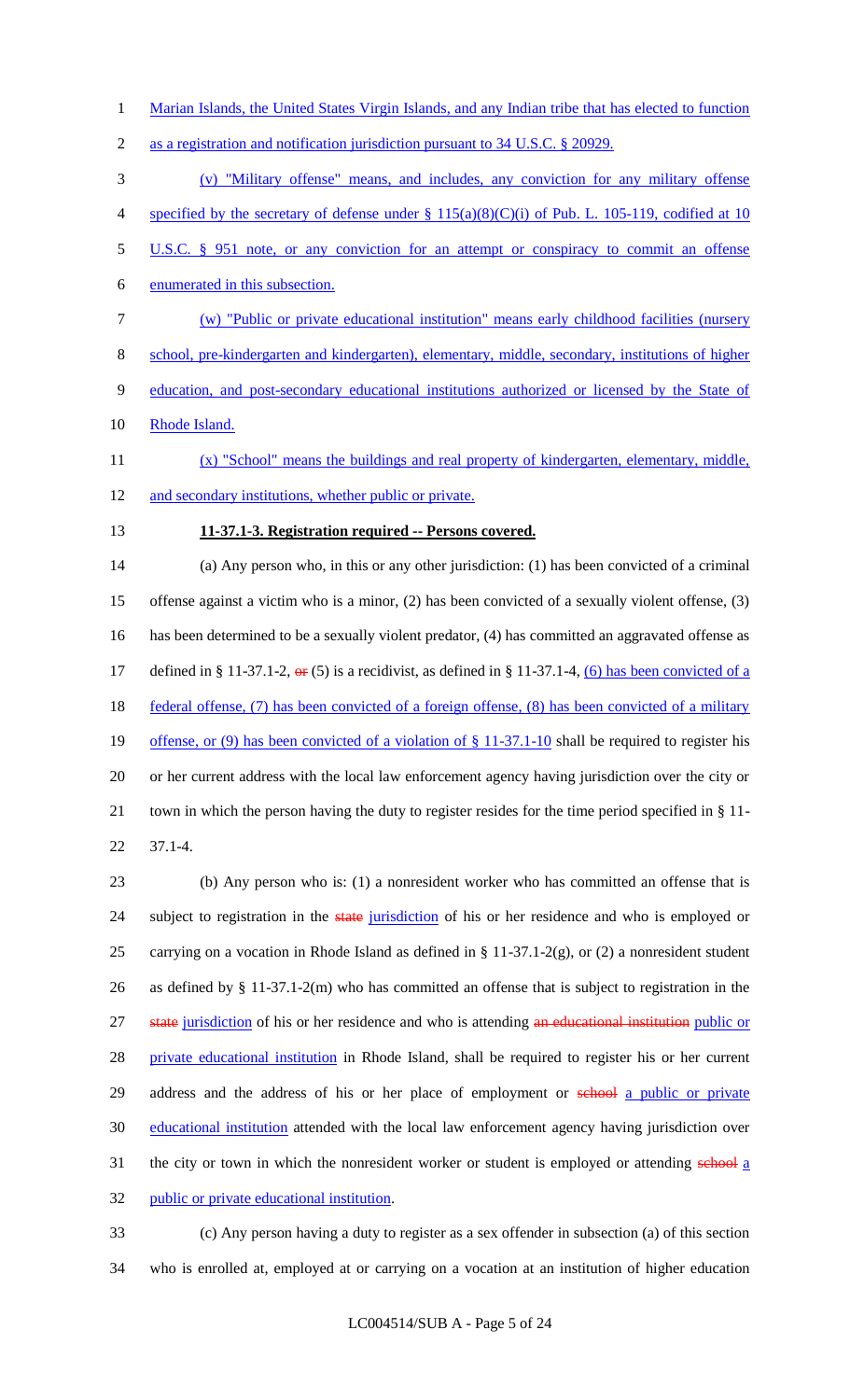shall have an additional duty to register the information described in subsection (a) of this section with the local law enforcement agency in the city or town where the primary campus of the institution of higher education at which the person is enrolled, employed or carrying on a vocation who is located for the period of time they are enrolled at, employed at or carrying on a vocation at the institution of higher education.

- (d) If a person is registered as a sex offender in another state jurisdiction for an offense which, if committed within the jurisdiction of this state, would require the person to register as a sex offender, then that person, upon moving to or returning to this state, shall register as a sex offender in the same manner as if the offense were committed within Rhode Island.
- (e) Registration information. In addition to the requirements of subsections (a) through
- 11 (d) of this section, the person required to register under this section shall provide the local law
- enforcement agency the following information:
- 13 (1) Relating to the person's name:

14 (i) The person's full primary given or legal name;

- (ii) Any and all names the person has used in the past, valid or otherwise; and
- 16 (iii) Any and all nicknames, aliases, and pseudonyms regardless of the context in which
- 17 they are used.
- 18 (2) Relating to the person's date of birth:
- (i) The person's actual date of birth; and
- 20 (ii) Any other date of birth used by the person.
- (3) Relating to the person's social security number:
- 22 (i) A valid social security number for the person; and
- (ii) Any social security number the person has used in the past, valid or otherwise.
- 24 (4) A current digitized photograph of the person.
- (5) An accurate description of the person as follows:
- 26 (i) A general description of the person's physical appearance or characteristics; and
- (ii) Any identifying marks, such as, but not limited to, scars, moles, birthmarks, or
- 28 tattoos.
- (6) A photocopy of all of the person's valid driver's licenses issued by any jurisdiction.
- (7) A photocopy of all of the identification card's issued to the person.
- (8) A photocopy of any passports issued to the person.
- (9) Relating to the person's residence:
- (i) The address of each residence at which the person resides or will reside;
- 34 (ii) Any location or description that identifies where the person habitually lives or sleeps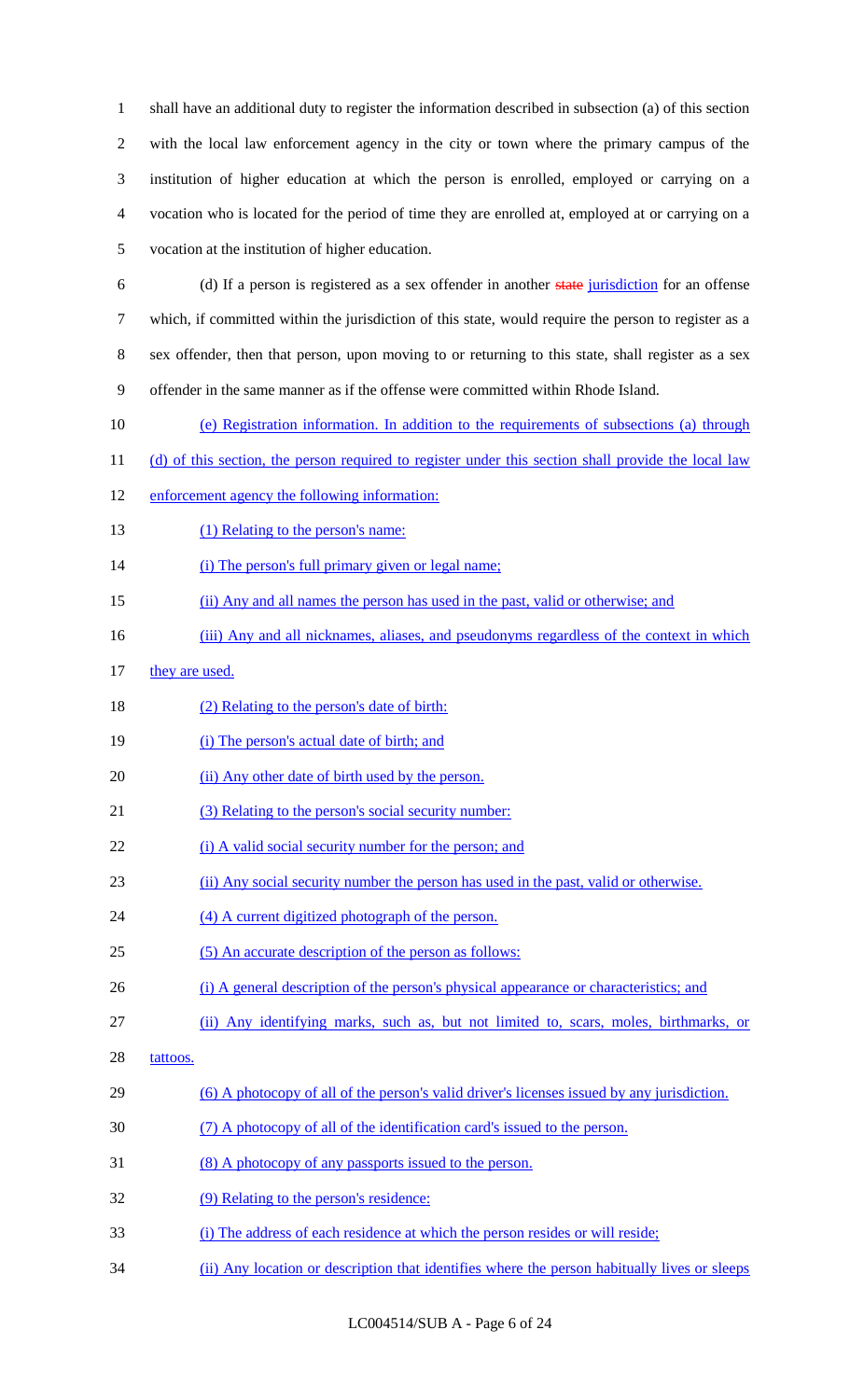| $\mathbf{1}$   | regardless of whether it pertains to a permanent residence or location otherwise identifiable by a |
|----------------|----------------------------------------------------------------------------------------------------|
| $\overline{2}$ | street or address; and                                                                             |
| 3              | (iii) Whether the person is homeless.                                                              |
| $\overline{4}$ | (10) Any and all telephone numbers of the person.                                                  |
| 5              | (11) Relating to the person's Internet related activity:                                           |
| 6              | (i) Any and all email addresses used by the person;                                                |
| $\overline{7}$ | (ii) Any and all Instant Message addresses and identifiers;                                        |
| 8              | (iii) Any and all other designations or monitors used for self-identification in Internet          |
| 9              | communications or postings; and                                                                    |
| 10             | (iv) Any and all designations used by the person for the purpose of routing or self-               |
| 11             | identification and Internet communications or postings.                                            |
| 12             | (12) Relating to all vehicles owned or operated by the person for work or personal use             |
| 13             | including land vehicles, aircraft, and watercraft:                                                 |
| 14             | (i) License plate numbers;                                                                         |
| 15             | (ii) Registration numbers or identifiers;                                                          |
| 16             | (iii) General description of the vehicle to include color, make, model, and year; and              |
| 17             | (iv) Any permanent or frequent location where any covered vehicle is kept.                         |
| 18             | (13) Relating to the person's employment, any and all places where the person is                   |
| 19             | employed in any means including volunteer and unpaid positions:                                    |
| 20             | (i) The name of the person's employer;                                                             |
| 21             | (ii) The address of the person's employer; and                                                     |
| 22             | (iii) Similar information related to any transient or day labor employment.                        |
| 23             | (14) All licensing information that authorizes the person to engage in an occupation or            |
| 24             | carry out a trade or business.                                                                     |
| 25             | (15) Relating to the person's public or private educational institution:                           |
| 26             | (i) The name of each public or private educational institution at which the person is or           |
| 27             | will be a student; and                                                                             |
| 28             | (ii) The address of each public or private educational institution where the person is or          |
| 29             | will be a student.                                                                                 |
| 30             | (16) Relating to the person's criminal history:                                                    |
| 31             | (i) The date of all arrests;                                                                       |
| 32             | (ii) The date of all convictions;                                                                  |
| 33             | (iii) The person's status of parole, probation, or supervised release;                             |
| 34             | (iv) The person's registration status; and                                                         |

LC004514/SUB A - Page 7 of 24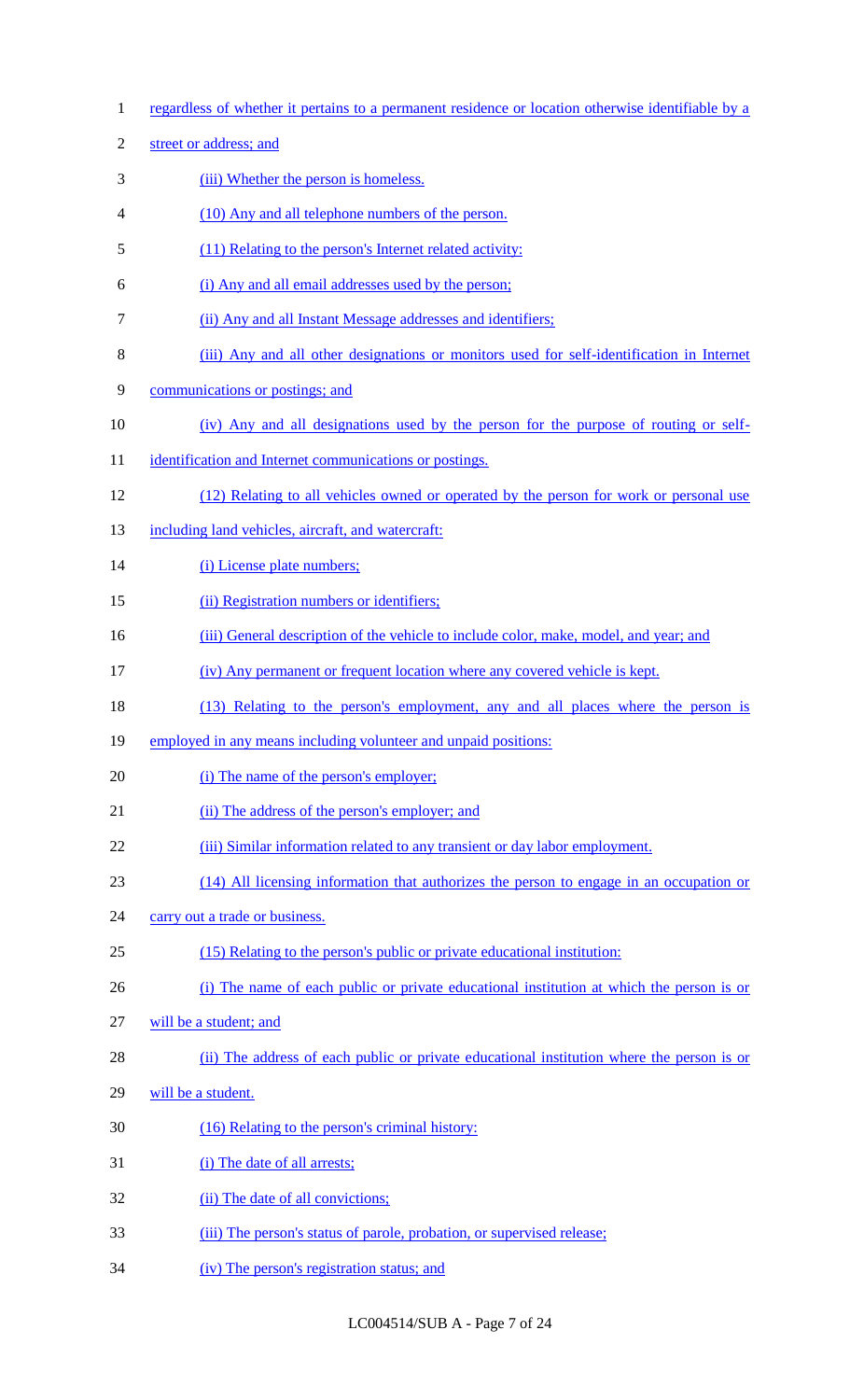| $\mathbf{1}$     | (v) Any outstanding arrest warrants.                                                                  |
|------------------|-------------------------------------------------------------------------------------------------------|
| $\mathfrak{2}$   | (17) The fingerprints and palm prints of the person in a digitized format that shall be               |
| 3                | submitted to the FBI Central Database, Next Generation Identification Program.                        |
| 4                | (18) If the person's DNA is not already contained in the Combined DNA Index System                    |
| 5                | (CODIS), the person shall provide a sample of his or her DNA. Any DNA sample obtained from            |
| 6                | a person shall be submitted to an appropriate lab for analysis and entry of the resulting DNA         |
| $\boldsymbol{7}$ | profile into CODIS.                                                                                   |
| $8\,$            | (19) The text of each provision of law defining the criminal offense(s) for which the                 |
| 9                | person is registered.                                                                                 |
| 10               | (20) When the person will be absent from his/her residence for seven (7) days or more:                |
| 11               | (i) Identifying information of the temporary lodging locations including addresses and                |
| 12               | names; and                                                                                            |
| 13               | (ii) The dates the person will be staying at each temporary lodging location.                         |
| 14               | (21) If the person will be traveling outside of the United States, the person must notify             |
| 15               | the local law enforcement agency at least twenty-one (21) days in advance of the travel date and      |
| 16               | provide any necessary information regarding his or her international travel in accordance with $\S$   |
| 17               | $11-37.1-9(g)$ .                                                                                      |
| 18               | (22) A signed copy of the person's notice of registration and notification obligations as             |
| 19               | provided in § 11-37.1-5(b)(6).                                                                        |
| 20               | (23) The local law enforcement agency and the designated state law enforcement agency                 |
| 21               | shall maintain all information obtained under this chapter in a digitized format.                     |
| 22               | 11-37.1-4. Duration of registration -- Frequency of registration.                                     |
| 23               | (a) Annual registration. Any person required to register under $\S 11-37.1-3(a)(1)$ or (2)            |
| 24               | shall annually register with the local law enforcement agency having jurisdiction over the city or    |
| 25               | town in which the person having the duty to register resides for a period of ten (10) years from      |
| 26               | the expiration of sentence for the offense and shall verify his or her address with the agency on a   |
| 27               | quarterly basis for the first two (2) years of the period unless the person has been determined to    |
| 28               | be a sexually violent predator in accordance with $\S 11-37.1-6$ or unless the person is required to  |
| 29               | register for the life of that person in accordance with the provisions of subsection (c) of this      |
| 30               | section.                                                                                              |
| 31               | (b) Sexually violent predators. Any person who has been determined to be a sexually                   |
| 32               | violent predator in accordance with the provisions of $\S$ 11-37.1-6 shall be required to annually    |
| 33               | register in person with the local law enforcement agency having jurisdiction over the city or town    |
| 34               | in which the person having the duty to register resides for the life of that person and to verify his |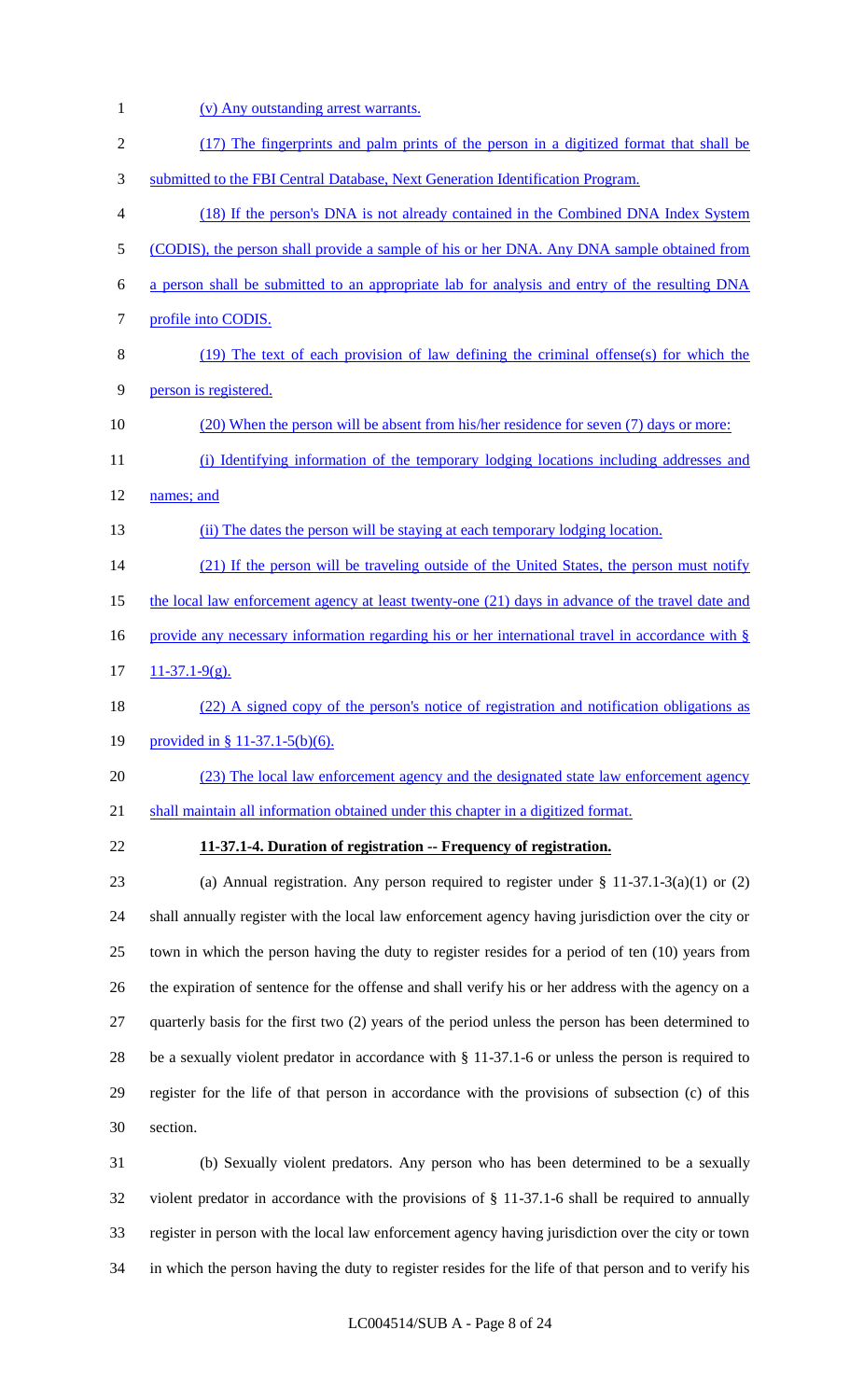or her address on a quarterly basis for the life of that person.

2 (c) Recidivists and aggravated crime offenders. Any person required to register under § 11-37.1-3 and who has one or more prior convictions for any offense described in § 11-37.1-2 or has been convicted of an aggravated offense as defined in § 11-37.1-2 shall annually register in person with the local law enforcement agency having jurisdiction over the city or town in which the person having the duty to register resides for the life of that person and to verify his or her address on a quarterly basis for the life of that person.

 (d) Nonresident workers and students. Any nonresident person required to register pursuant to § 11-37.1-3(b)(1) or (2) shall annually register in person with the local law enforcement agency having jurisdiction over the city or town in which the person having the duty 11 to register is employed or attends school a public or private educational institution for the period 12 of time that the person is employed in Rhode Island or is attending school a public or private 13 educational institution in Rhode Island.

 (e) Initial registration; Incarcerated individuals. All persons required to register under this chapter who are sentenced to a period of confinement shall perform their initial registration by appearing in person at the local law enforcement agency in the city or town in which the person intends to reside within twenty-four (24) hours of their release from confinement.

 (f) Initial registration; Non-incarcerated individuals. All persons required to register under this chapter who are convicted in Rhode Island and who are not sentenced to serve a term of incarceration or confinement shall perform their initial registration by appearing in person at the local law enforcement agency in the city or town in which the person intends to reside within twenty-four (24) hours of being sentenced.

 (g) Initial registration; Individuals relocating to Rhode Island. All persons required to register under this chapter who are moving their residence to Rhode Island from another jurisdiction shall perform their initial registration by appearing in person at the local law enforcement agency in the city or town in which the person intends to reside within twenty-four (24) hours of their arrival in Rhode Island.

 (h) Initial registration; Nonresident workers and students. All nonresident workers or students who are required to register under this chapter shall perform their initial registration by appearing in person at the local law enforcement agency in the city or town in which the person is 31 employed or is attending school a public or private educational institution within twenty-four (24) 32 hours of their first day of their personal attendance at their place of employment or school a public or private educational institution.

(i) Tolling provision. Where, during the period in which any person is required to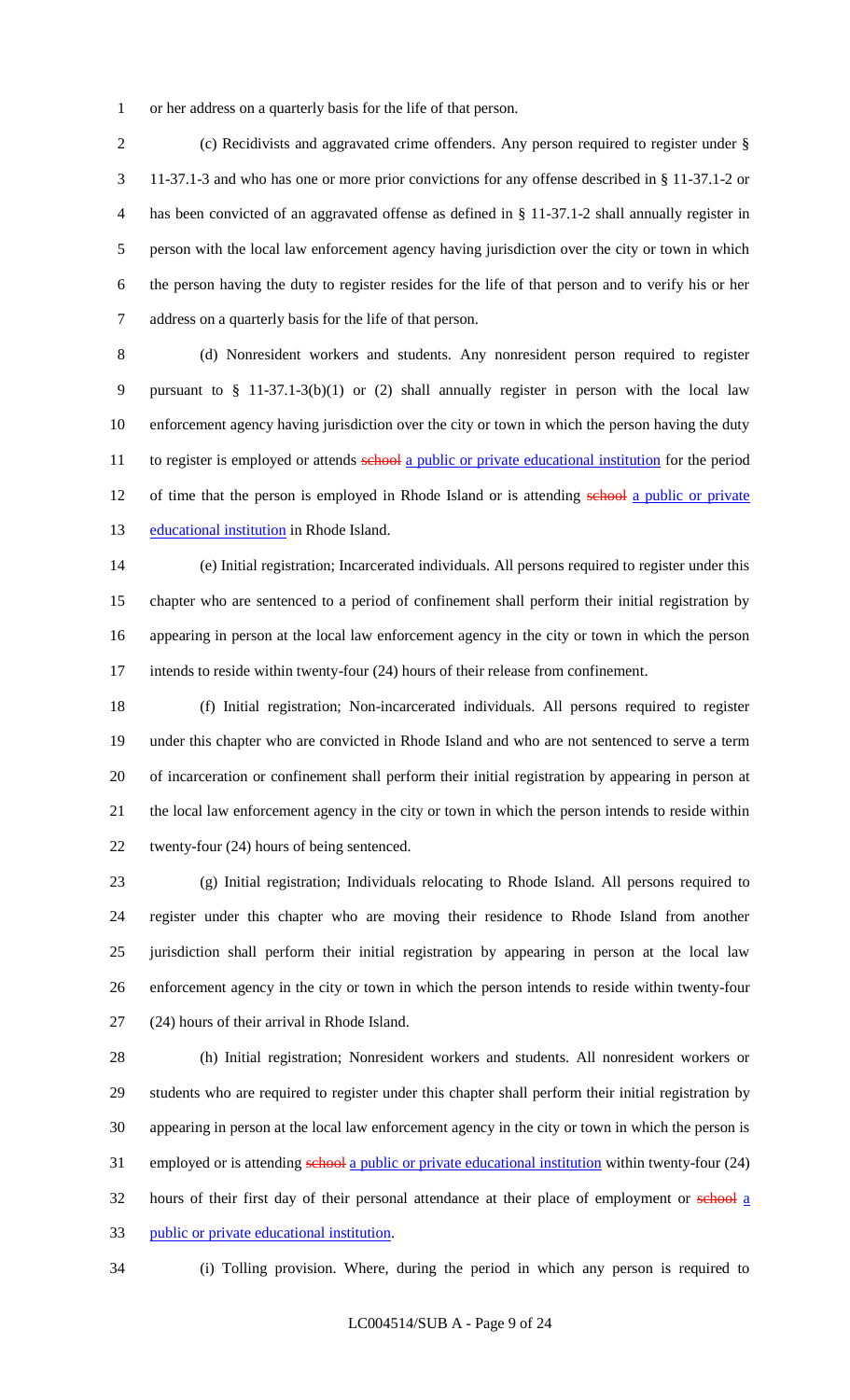register, a person required to register under this chapter is incarcerated or re-incarcerated for any offense or is civilly committed, the person's registration requirements shall be tolled during the subsequent incarceration, re-incarceration or commitment.

 (j) Juveniles. Any juvenile having the duty to register under subsections (b) and (c) of this section shall be required to annually register in person with the local law enforcement agency having jurisdiction over the city or town in which the juvenile having the duty to register resides for fifteen (15) years subsequent to the date of release from confinement or placement in the community or probation for such offense or offenses and to verify his or her address on a quarterly basis for said fifteen (15) years. However, if a juvenile is adjudicated delinquent under § 11-37-8.1 or 11-37-8.3, the court shall assess the totality of the circumstances of the offense and if the court makes a finding that the conduct of the parties is criminal only because of the age of the victim, the court may have discretion to order the juvenile to register as a sex offender as long as the court deems it appropriate to protect the community and to rehabilitate the juvenile offender. Registration shall be subject to the provisions of this chapter.

 (k) Annual registration for federal, foreign, or military offenses. Any person who is 16 required to register under this chapter due to a conviction of a federal offense, a foreign offense, 17 or a military offense shall register for the duration and frequency in the same manner as if the 18 offense were committed within Rhode Island.

19 (I) Homeless persons. In addition to the other requirements of this section, a person who is required to register under this chapter and is homeless shall verify their presence in the 21 community with the local law enforcement agency where they are required to register three (3) times a week for the duration of their being homeless.

#### **11-37.1-5. Registration requirement upon release, parole, or probation.**

 (a) (1) Duty of state officials. If a person who is required to register under this chapter is 25 released from prison, including those place on parole, then the official in charge of the place of confinement or his or her designee shall comply with the provisions of subsection (b) of this section;

28 (2) If a person who is required to register under this chapter is placed on parole, the 29 executive secretary of the parole board shall comply with the provisions of subsection (b) of this section;

 (3) If a person who is required to register under this chapter is released on probation or placed on home confinement, then the assistant administrator or the division of probation shall comply with the provisions of subsection (b) of this section;

(4) If a person who is required to register under this chapter is released from a juvenile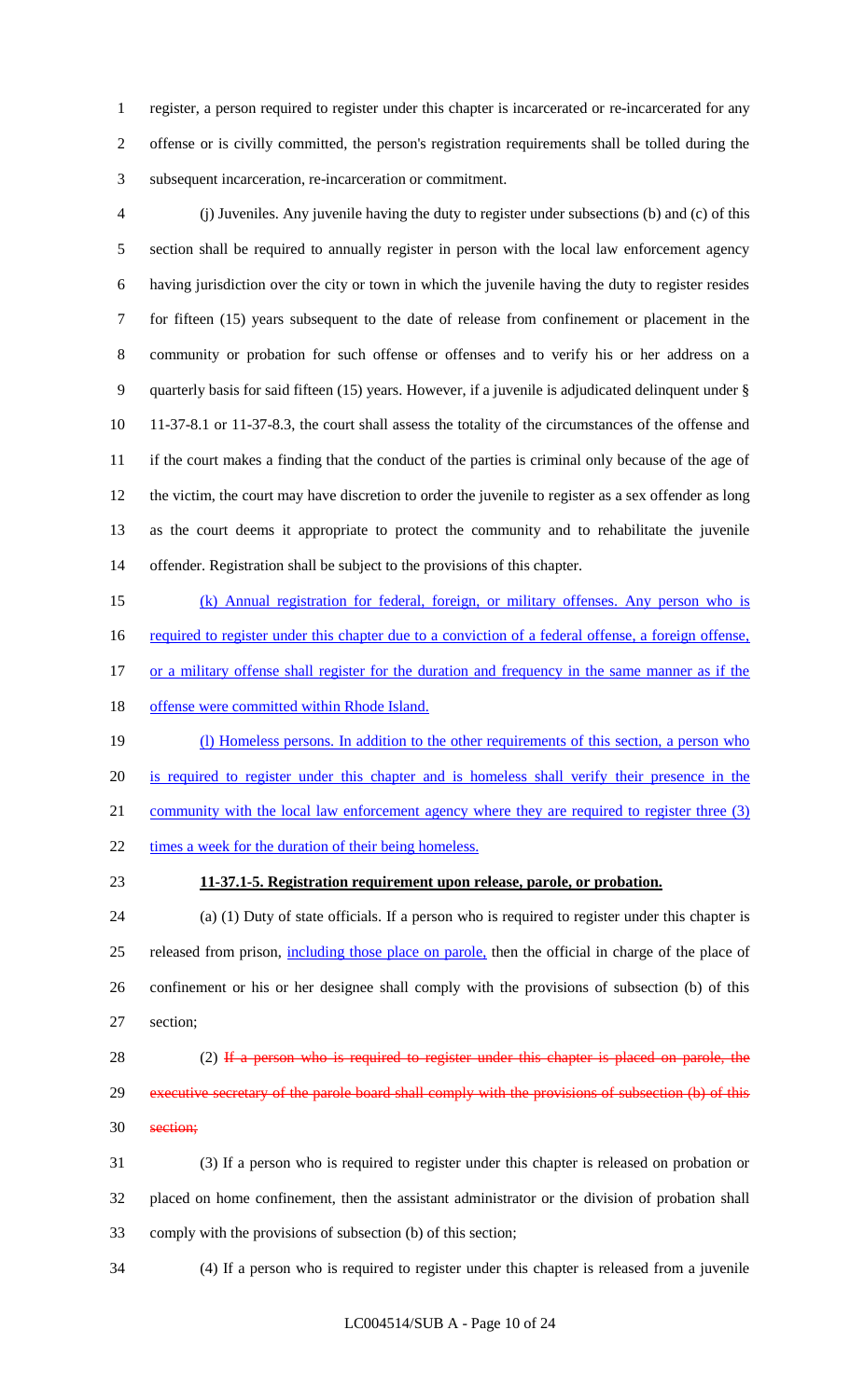correctional facility, either outright or on some form of supervised release, then the person in charge of the institution shall comply with the provisions of subsection (b) of this section;

 (5) If a person who is required to register under this chapter is placed on juvenile probation, then the person in charge of the program shall comply with the provisions of subsection (b) of this section; or

 (6) If a person who is required to register under this chapter has moved into this state under the provisions of an interstate compact providing for supervision of the terms of his or her release by agents of this state, then the administrator of the interstate compact shall comply with the provisions of subsection (b) of this section.

 (b) Notification of registration requirements. The person designated with the responsibility for the notification requirements of this chapter shall, prior to the release of any person required to register under this chapter:

 (1) Inform the person of the duty to register and obtain the information required for 14 registration <u>under § 11-37.1-5(c)</u>;

 (2) Inform the person that if the person changes his or her residence address, the person 16 shall give the new address to  $a$  the designated state law enforcement agency in writing within twenty-four (24) hours;

18 (3) Inform the person that if the person changes residence to another state jurisdiction, the person shall register the new address with the law enforcement agency with whom the person last registered, and the person is also required to register with a designated law enforcement agency in 21 the new state jurisdiction in accordance with the new state's jurisdiction's sex offender registration statute;

23 (4) Inform the person that if the person works or attends school a public or private 24 educational institution in another state jurisdiction in which he or she does not reside, the person shall register his or her employment address or address of the educational institution he or she 26 attends as required by the other state jurisdiction;

 (5) Obtain fingerprints and a photograph of the person if these have not already been obtained in connection with the offense that triggers registration; and

 (6) Require the person to read and sign a form approved by the attorney general stating that the duty of the person to register under this section has been explained.

 (c) Registration information. In addition to the requirements of subsection (b) of this section, for a person required to register under § 11-37.1-3, then the person responsible for the 33 notification required under subsection (b) of this section shall obtain the name of the person, 34 identifying factors, anticipated future residence, juvenile and adult offense history, and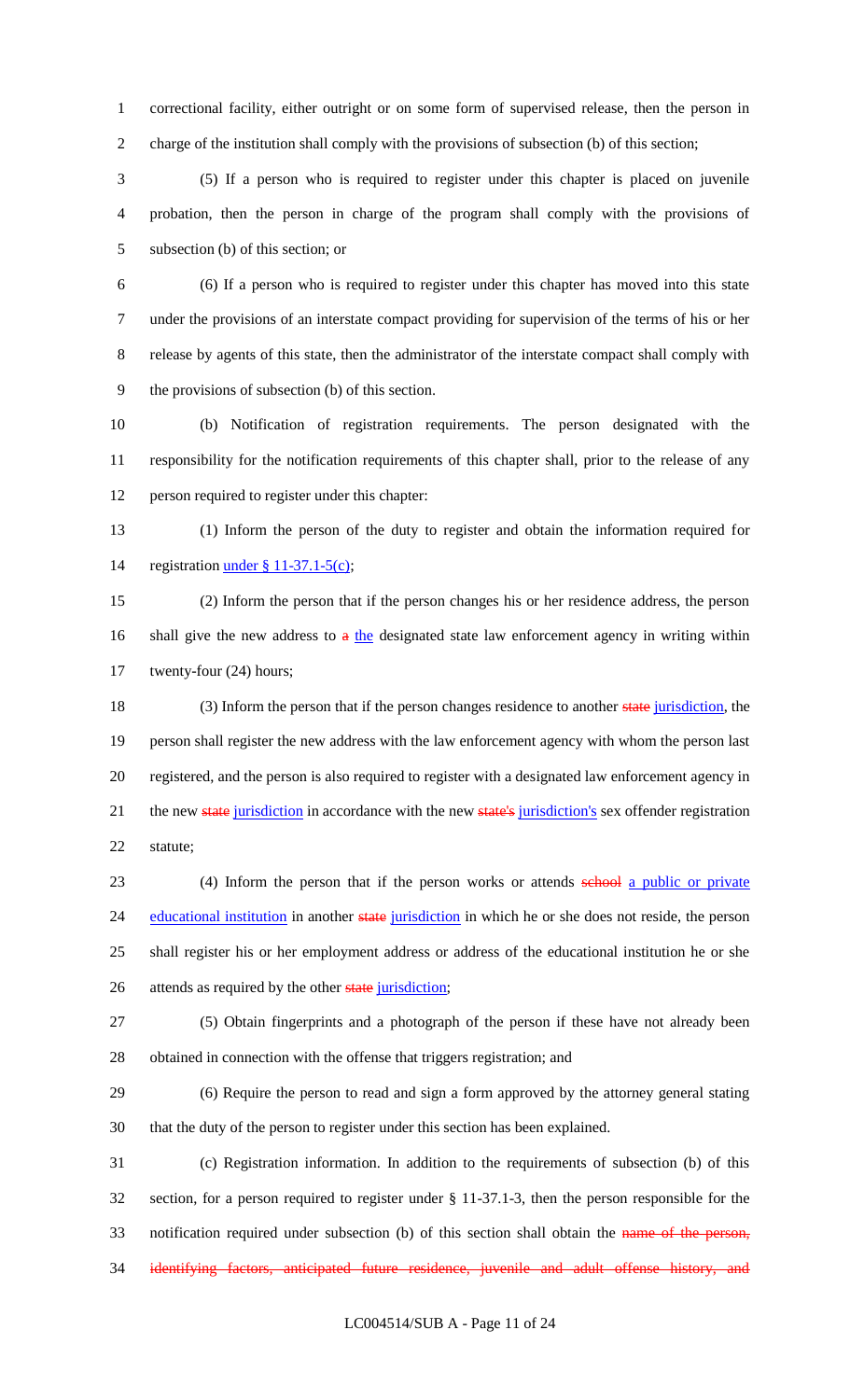- documentation of any treatment received for the mental abnormality or personality disorder of the person. following information in a digitized format: (1) Relating to the person's name: (i) The person's full primary given or legal name; (ii) Any and all names the person has used in the past, valid or otherwise; and (iii) Any and all nicknames, aliases, and pseudonyms regardless of the context in which 7 they are used. (2) Relating to the person's date of birth: (i) The person's actual date of birth; and (ii) Any other date of birth used by the person. 11 (3) Relating to the person's social security number: (i) A valid social security number for the person; and (ii) Any social security number the person has used in the past, valid or otherwise. 14 (4) A current digitized photograph of the person. 15 (5) An accurate description of the person as follows: 16 (i) A general description of the person's physical appearance or characteristics; and (ii) Any identifying marks, such as, but not limited to, scars, moles, birthmarks, or 18 tattoos. (6) Relating to the person's residence: (i) The address of each residence at which the person resides or will reside; and 21 (ii) Whether the person is homeless. 22 (7) Any and all telephone numbers of the person. (8) A signed copy of the person's notice of registration and notification obligations as provided in § 11-37.1-5(b)(6). 25 (d) For purposes of this subsection subsection (c) of this section, the provisions of chapter 37.3 of title 5 pertaining to health care privileges, the provisions of § 9-17-24 pertaining to the privilege of witnesses, or the provisions of § 42-72-8 pertaining to confidentiality of records of the department of children, youth and families, shall not be effective so as to prevent the transfer of information or the testimony of any person possessing any information required by this subsection. Any information so obtained may be transferred to the sex offender board of review and may be used by them in making a determination of whether or not the person is a sexually violent predator or in determining the level of notification under § 11-37.1-12. The information
- determined by the sex offender board of review or reviewing any conviction or sentence which

may also be used by the sentencing court or by any court reviewing the level of notification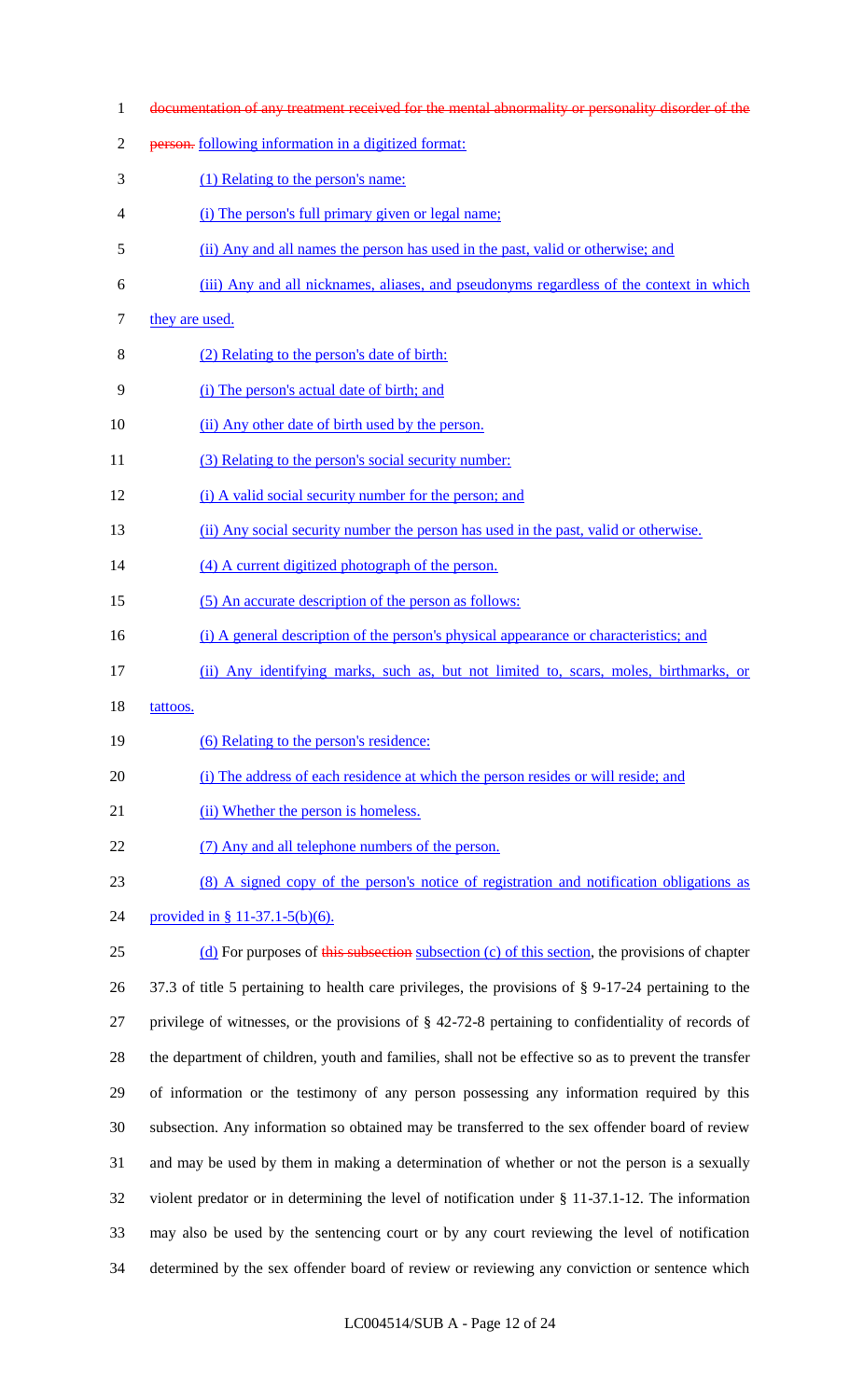requires registration under this chapter. Provided, information so obtained shall not be admissible in any other judicial proceeding against the subject of the information except to determine a person's status as a sexually violent predator or to determine or review the level of notification to the community which has been made by a court or the sex offender board of review. Provided, further, that this subsection shall not be applicable to any person for whom an appeal is pending for which a final judgment of conviction has not been entered, until the time that a final conviction has been entered.

## **11-37.1-6. Community notification.**

 (1) (a) Sex Offender Board of Review. The governor shall appoint eight (8) persons including experts in the field of the behavior and treatment of sexual offenders by reason of training and experience, victim's rights advocates, and law enforcement representatives to the sex offender board of review. At least one member of the sex offender board of review shall be a qualified child/adolescent sex offender treatment specialist. These persons shall serve at the pleasure of the governor or until their successor has been duly qualified and appointed.

 (b) Duties of the Board. Upon passage of this legislation, the sex offender board of review will utilize a validated risk assessment instrument and other material approved by the parole board to determine the level of risk an offender poses to the community and to assist the sentencing court in determining if that person is a sexually violent predator. If the offender is a juvenile, the Department of Children, Youth & Families shall select and administer a risk instrument appropriate for juveniles and shall submit the results to the sex offender board of review.

 (c) Duties of other state agencies. Six (6) months prior to release of any person having a duty to register under § 11-37.1-3, or upon sentencing of a person having a duty to register under § 11-37.1-3, if the offender is not incarcerated, the agency having supervisory responsibility and the Interstate Compact Unit of the Rhode Island department of corrections upon acceptance of 26 supervision of a sexual offender from the sending state jurisdiction shall refer the person to the sex offender board of review, together with any reports and documentation that may be helpful to the board, for a determination as to the level of risk an offender poses to the community and to assist the sentencing court in determining if that person is a sexually violent predator.

 (2) (i) The board shall within thirty (30) days of a referral of a person shall conduct the validated risk assessment, review other material provided by the agency having supervisory responsibility and assign a risk of re-offense level to the offender. In addition, the board may find that, based on the assessment score and other material, that the person may possess a mental abnormality or personality disorder that makes the person likely to engage in sexually violent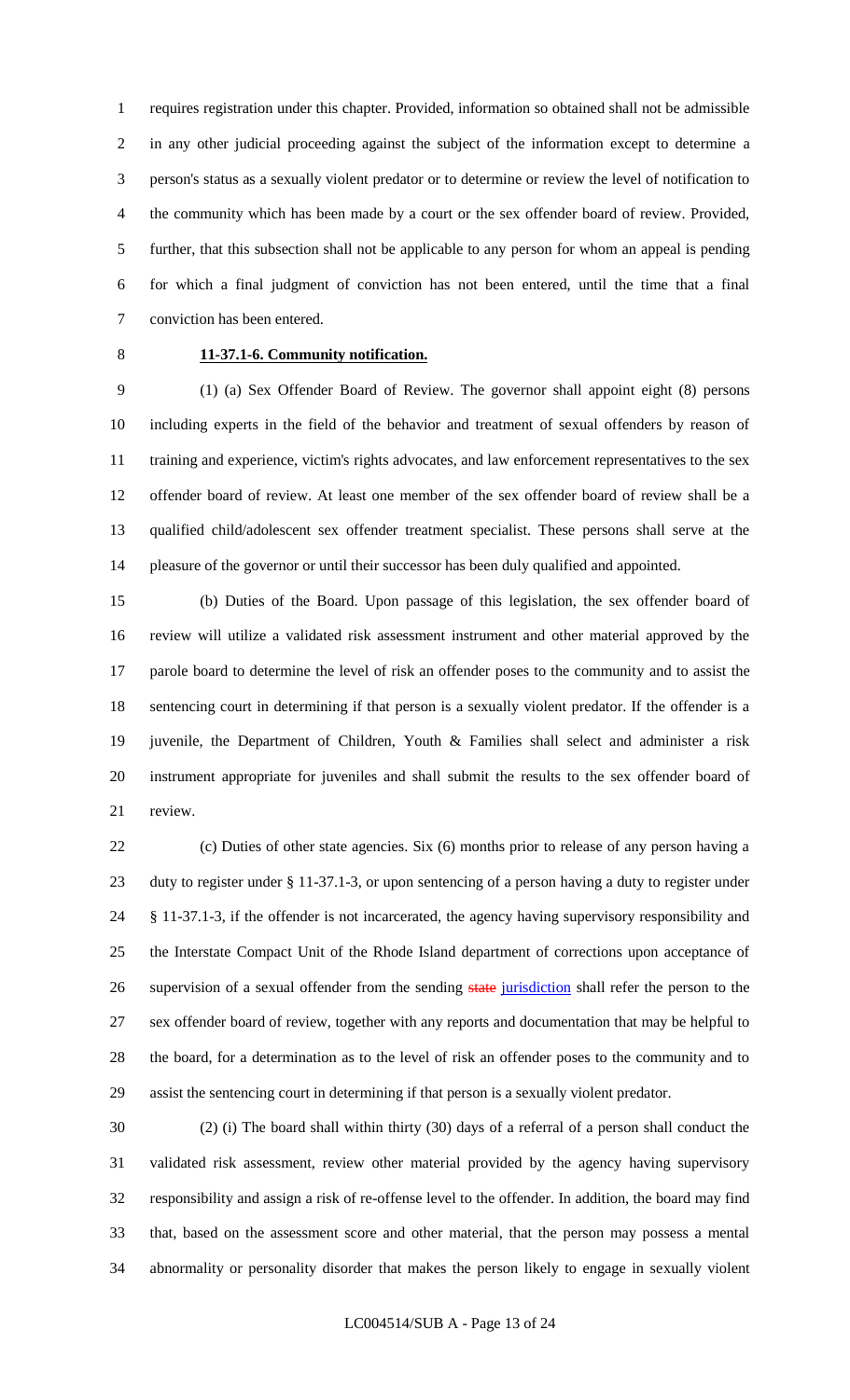predatory offenses. In these cases, the committee shall ask the parole board psychiatrist or if the offender is a juvenile, a DCYF psychiatrist to conduct a sex offender evaluation to determine if the offender possesses a mental abnormality or personality disorder that affects the emotional or volitional capacity of the person in a manner that predisposes that person to the commission of criminal sexual acts to a degree that makes the person a menace to the health and safety of other persons.

 (ii) Upon receipt of a sex offender evaluation that suggests there is sufficient evidence and documentation to suggest that a person may be a sexually violent predator, the sex offender board of review shall forward a report to the attorney general for consideration by the court.

 (iii) Upon receipt of a report from the attorney general, the court, after notice to the offender and his or her counsel, shall upon consideration of the report and other materials, make a determination as to whether or not a person is a sexually violent predator.

 (iv) Effect of determination. In the event that a determination is made by the court that a person is a sexually violent predator, that person shall be required to register and verify his or her address in accordance with §§ 11-37.1-3, 11-37.1-4 and 11-37.1-8(b).

 (3) No cause of action or liability shall arise or exist against the committee or any member or agent of the board as a result of the failure of the board to make any findings required by this section within the time period specified by subdivision (2) of this subsection.

 (4) Notwithstanding any other provision of law, the board shall have access to all relevant records and information in the possession of any state official or agency having a duty under §§ 11-37.1-5(a)(1) through (6), relating to the juvenile and adult offenders under review by the board, including, but not limited to, police reports; prosecutor's statements of probable cause, presentence investigations and reports, complete judgments and sentences, current classification referrals, juvenile and adult criminal history records, violation and disciplinary reports, all psychological evaluations and psychiatric evaluations, psychiatric hospital records, sex offender evaluations and treatment reports, substance abuse evaluations and treatment reports to the extent allowed by federal law. Records and information obtained by the board of review under this subsection shall remain confidential, provided that the board of review may disclose the records and information to the sentencing court in accordance with the provisions of this chapter.

 (5) Duties of the director of the department of corrections/director of the department of children, youth and families. Not less than sixty (60) days prior to release of any person subject to this chapter, the director of the department of corrections or, in the event the person is a juvenile, the director of the department of children, youth and families, or their respective designees, shall seek verification that the duties of the sex offender board of review and any other state agency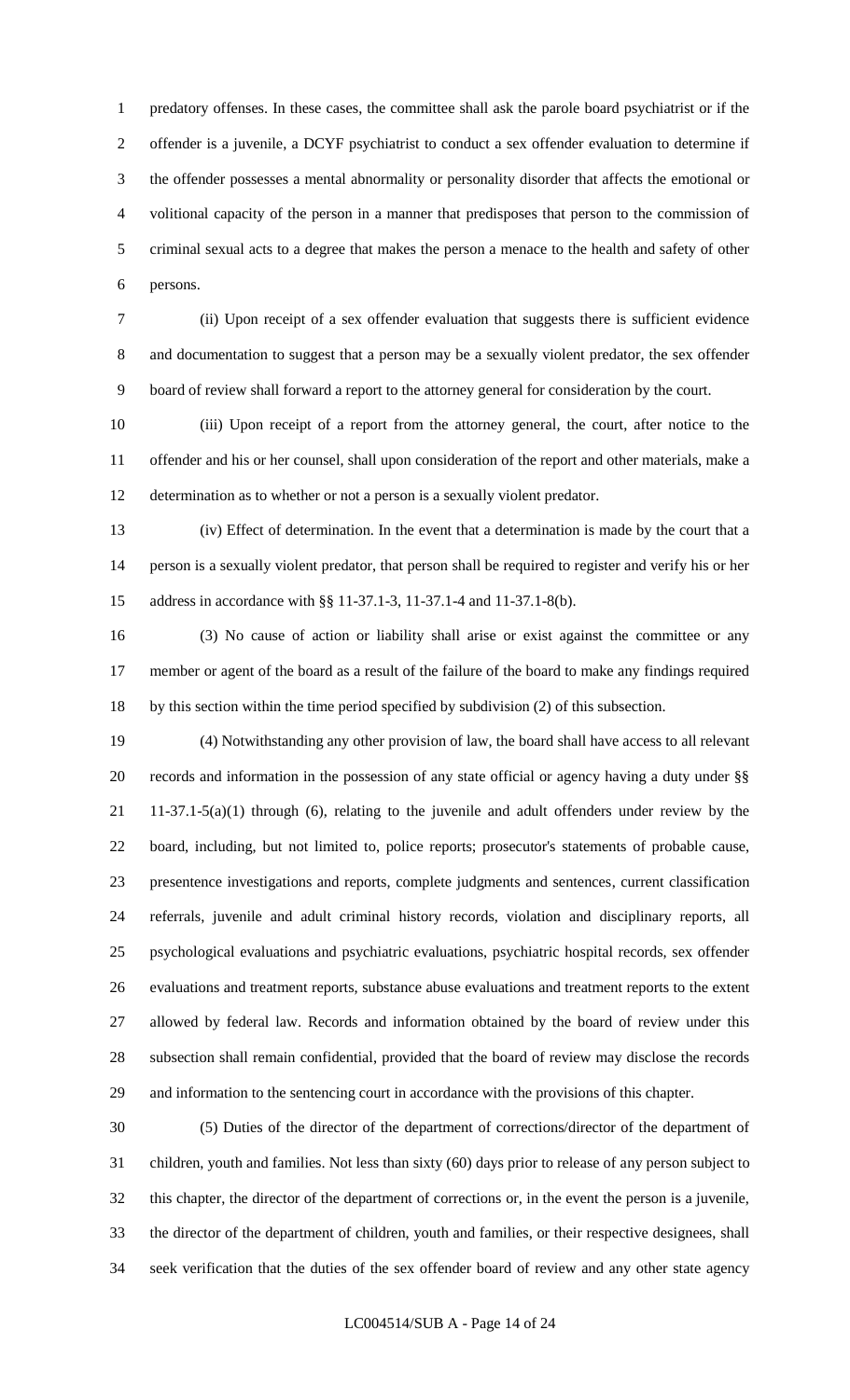have been fulfilled as specified in § 11-37.1-6 et seq. In the event that the director of the department of corrections or, in the event the person is a juvenile, the director of the department of children, youth and families, cannot obtain verification, he or she shall, no less than thirty (30) days prior to the release of a person subject to this chapter, file with the presiding judge of the superior court or, in the case of a juvenile, the chief judge of the family court, a petition in the nature of mandamus, seeking compliance with this chapter. The court shall promptly, but no less than ten (10) days from the filing of the petition, hold a hearing on the petition. The court may, in its discretion, enter any orders consistent with this chapter to compel compliance, however, the court may not delay the release of any person subject to this chapter for the failure of the sex offender board of review or any state agency to fulfill its obligations under this chapter.

# **11-37.1-7. Transfer of information to designated state law enforcement agency and**

**the FBI.**

 (a) The person required to provide notice in accordance with § 11-37.1-5(b) and the local law enforcement agencies required to register persons who have a duty to register in accordance with § 11-37.1-4 and receive changes in the person's registration information under 11-37.1-9, 16 shall<del>, within three (3) days after receipt of information defined in that section, immediately</del> 17 forward it to a the designated state law enforcement agency. The designated state law enforcement agency shall immediately enter the information into the appropriate state law 19 enforcement record system. The state law enforcement agency shall also immediately transmit the 20 conviction data and fingerprints to the Federal Bureau of Investigation.

 (b) Whenever a person required to be registered under this chapter initially registers or 22 updates his or her information, the designated state law enforcement agency shall immediately notify:

(1) Any jurisdiction where the person is registered or is required to register due to the

person's residency, public or private educational institution attendance, or employment;

- (2) All jurisdictions where a person was required to register prior to the updated information being given;
- 28 (3) All jurisdictions where a person intends to reside, work, or attend a public or private educational institution;
- (4) The Federal Bureau of Investigation or other federal agencies as designated by the
- Attorney General of the United States in order that the information may be updated on the
- 32 National Sex Offender Registry or other relevant databases;
- (5) If the person intends to commence residency, attend a public or private educational
- 34 institution, or commence employment outside of the United States, the United States Marshals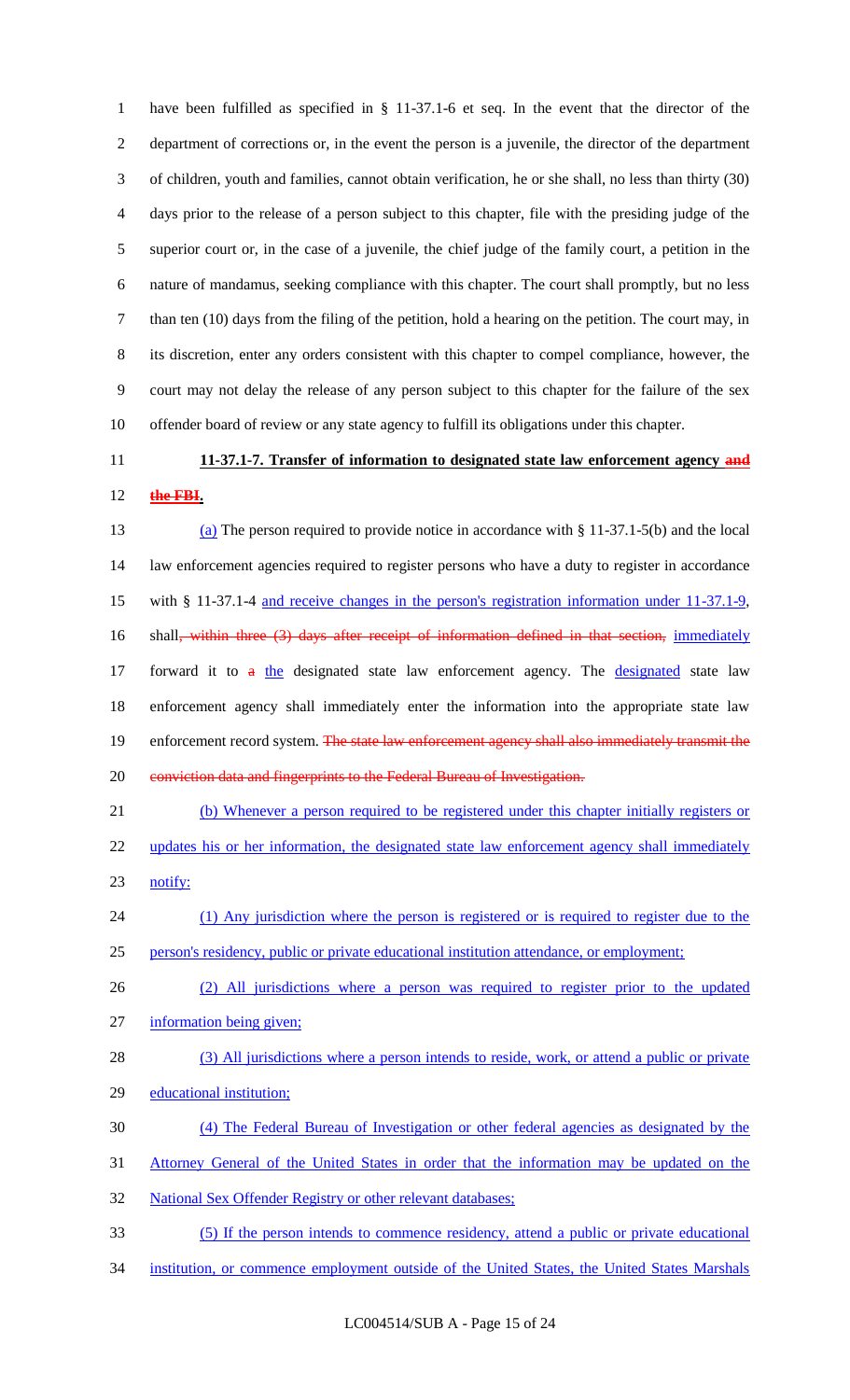1 Service;

| $\sqrt{2}$     | (6) Any agency, department, or program within the state that is responsible for criminal             |
|----------------|------------------------------------------------------------------------------------------------------|
| 3              | investigation, prosecution, child welfare or sex offender supervision functions; and                 |
| $\overline{4}$ | (7) National Child Protection Act agencies, which includes any agency responsible for                |
| 5              | conducting employment-related background checks under section 3 of the National Child                |
| 6              | Protection Act of 1993, 42 U.S.C. § 5119a.                                                           |
| $\tau$         | (c) The designated state law enforcement agency shall ensure there is an automated                   |
| $8\,$          | community notification process in place that ensures the following:                                  |
| 9              | (1) Upon a person's initial registration or update of information, the state's public sex            |
| 10             | offender registry website is immediately updated; and                                                |
| 11             | (2) The state's public sex offender registry has a function that enables the general public          |
| 12             | to request an email notice that will notify them when a person commences residence,                  |
| 13             | employment, or a public or private educational institution attendance with the state, within a       |
| 14             | specified zip code, or within a certain geographic radius. This email notice shall include the       |
| 15             | person's identity so that the public can access the public registry for the new information.         |
| 16             | (d) The notification requirements of subsections (a)(7) and (c) do not apply persons who             |
| 17             | were adjudicated delinquent of an offense requiring registration or a person tiered as a level 1 sex |
| 18             | offender.                                                                                            |
| 19             | (e) Notwithstanding the aforementioned notification requirements, the designated state               |
| 20             | law enforcement agency and local law enforcement agencies where the person resides, is               |
| 21             | employed or attends a public or private educational institution, may utilize other forms of          |
| 22             | community notification consistent with the provisions and intent of this chapter.                    |
| 23             | (f) In the event a person required to register under this chapter fails to register or fails to      |
| 24             | verify or update his or her registration information, the local law enforcement agency shall         |
| 25             | immediately inform the local law enforcement agency of the city or town where the person             |
| 26             | resides, is employed or attends a public or private educational institution, the jurisdiction that   |
| 27             | provided notification that the person was to commence residency, employment, or public or            |
| 28             | private educational institution attendance, and the designated state law enforcement agency that     |
| 29             | the person failed to appear for registration or failed to verify or update their registration        |
| 30             | information.                                                                                         |
| 31             | (1) Upon notification by the designated state law enforcement agency, the local law                  |
| 32             | enforcement agency where the person resides, is employed or attends a public or private              |
| 33             | educational institution, shall:                                                                      |
| 34             | (i) Make an effort to determine if the person is actually residing, employed or attending a          |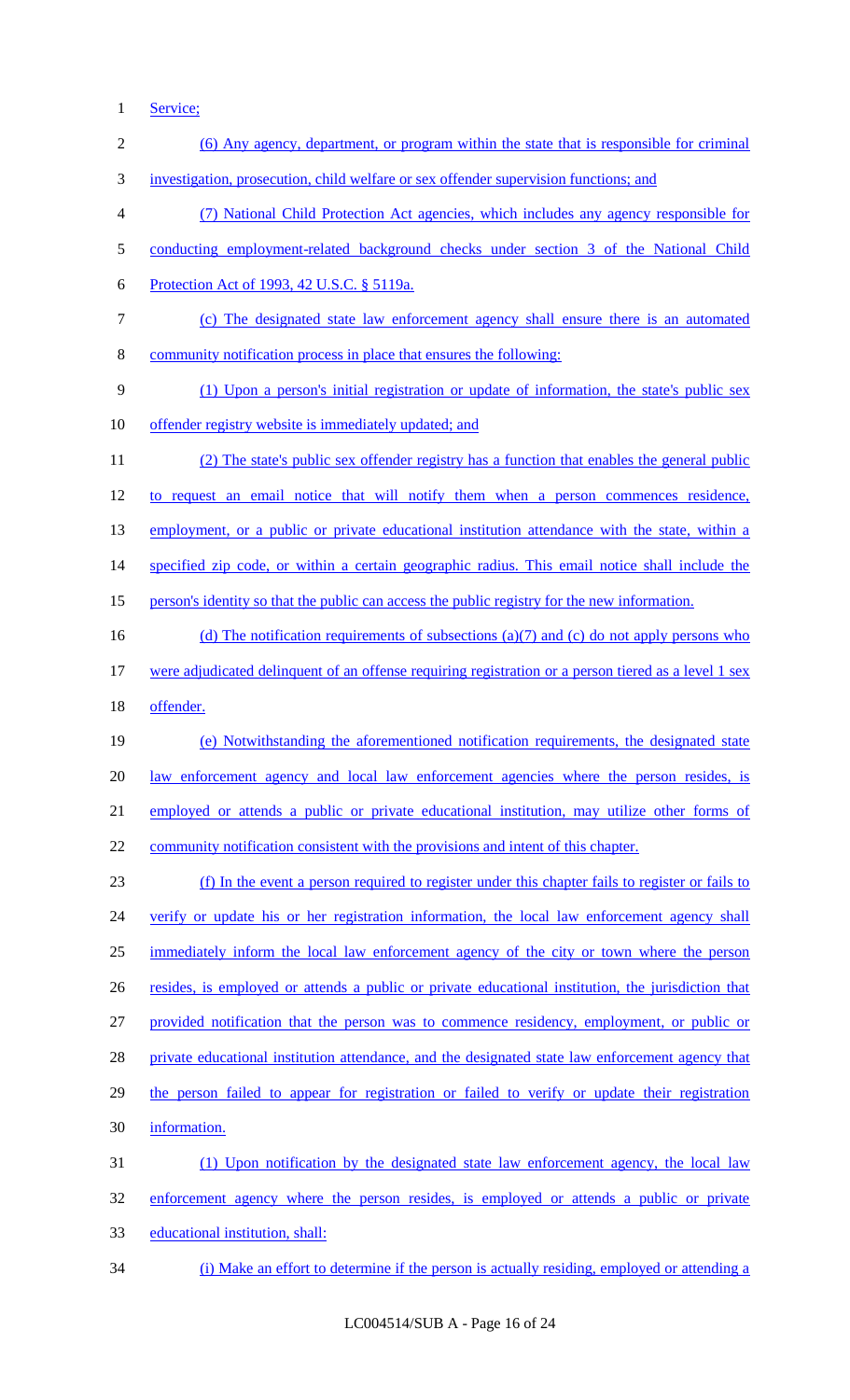public or private educational institution within their city or town; and (ii) Seek a warrant for the person's arrest for failing to register or verify or update their 3 registration in compliance with this chapter. The U.S. Marshals Service or Federal Bureau of Investigation may be contacted in an attempt to obtain a federal warrant for the person's arrest. (iii) The designated state law enforcement agency shall update the registry to reflect that the person is not in compliance with his or her duty to register. (g) If the designated state law enforcement agency receives information that a person has absconded or local law enforcement cannot determine whether the person is actually residing, employed or attending a public or private educational institution in the city or town using the measures outlined in subsection (f) of this section, the designated state law enforcement agency, 11 with the assistance of local law enforcement, shall make an effort to determine if the person has actually absconded. (1) If the information indicating the possible absconding came through notice from 14 another jurisdiction or federal authorities, they shall be informed that the person has failed to appear and register. (2) If an absconded person cannot be located then the designated state law enforcement 17 agency shall take the following steps: (i) Update the registry to reflect the person has absconded or is otherwise not capable of 19 being located; 20 (ii) Notify the local law enforcement agency where the person resides, is employed, or attends a public or private educational institution, so the local law enforcement agency can seek a warrant for the person's arrest. (iii) Notify the U.S. Marshals Service or Federal Bureau of Investigation so they may 24 attempt, if necessary, to obtain a federal warrant for the person's arrest; 25 (iv) Update the National Sex Offender Registry to reflect the sex offender's status as an 26 absconder, or is otherwise not capable of being located; and (v) Enter the person into the National Crime Information Center Wanted Person file. **11-37.1-8. Verification of address.** 29 (a) For a person required to register under § 11-37.1-3(a)(1),  $\Theta$  (2) (a)(2), (a)(6), (a)(7),  $30 \quad (a)(8)$ , or  $(a)(9)$  on each anniversary of the person's initial registration date during the period in which the person is required to register: 32 (1) The sex offender community notification unit of the parole board designated state law enforcement agency or local law enforcement agency shall mail a non-forwardable verification form to the last reported address of the person;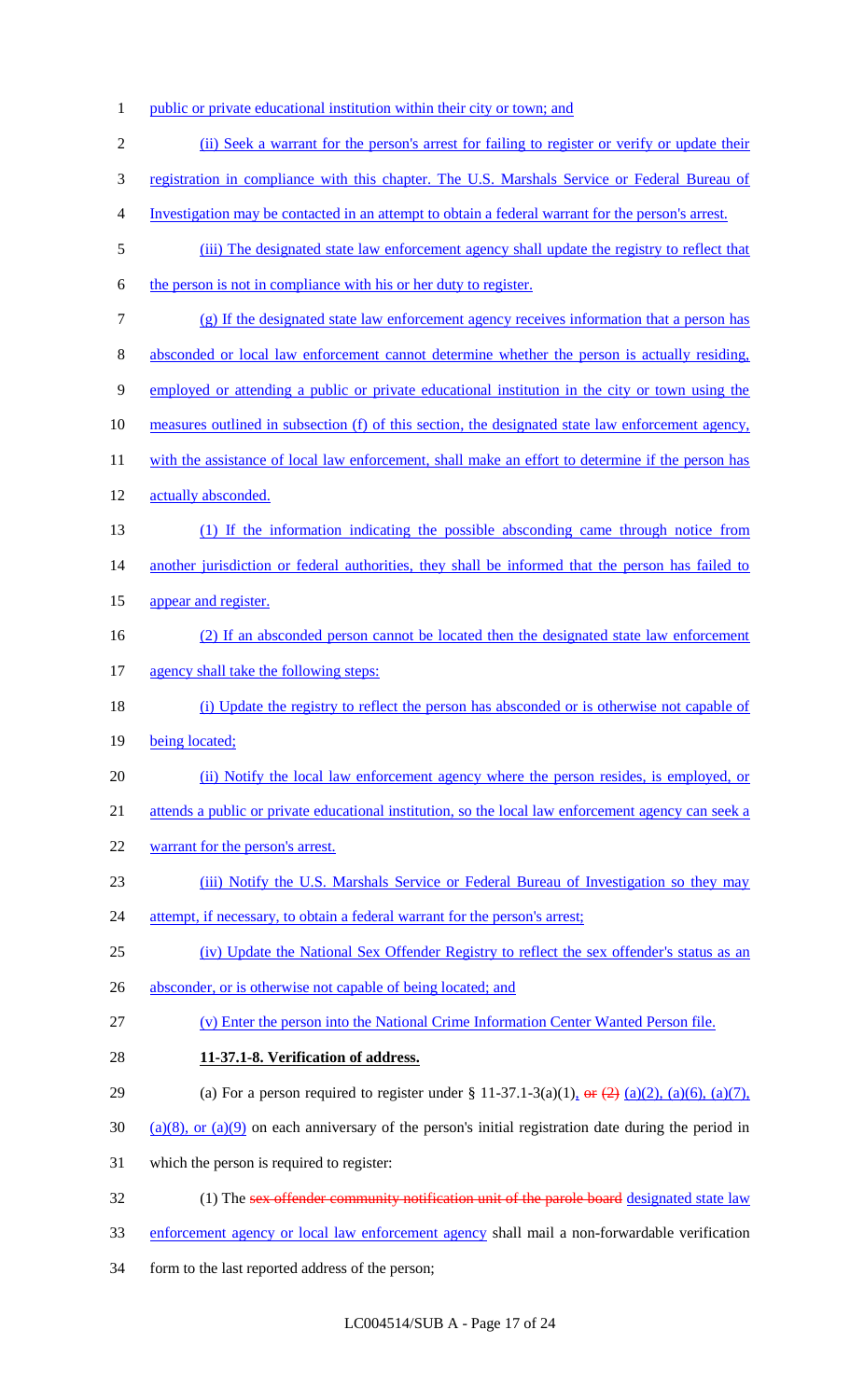1 (2) The person shall mail the verification form to the sex offender community notification

2 unit designated state law enforcement agency or local law enforcement agency within ten (10)

days after receipt of the form;

 (3) The verification form shall be signed by the person, and state that the person still resides at the address last reported to the local law enforcement agency having jurisdiction over the city or town in which the person having the duty to register resides; and

7 (4) If the person fails to mail the verification form to the sex offender community notification unit of the parole board designated state law enforcement agency or local law 9 enforcement agency within ten (10) days after receipt of the form, the person shall be in violation of this chapter unless the person proves that the person has not changed the residence address from that which he or she last registered.

 (b) The provisions of subdivisions (1) -- (4) of this section shall apply to a person required to register under § 11-37.1-3(a)(3), (4), or (5), except that the registration address verification shall take place quarterly.

#### **11-37.1-9. Notification of local law enforcement agencies of changes in address.**

 (a) Duty of local law enforcement agency; Interstate and Intrastate moves. For any person required to register under this chapter, the local law enforcement agency having jurisdiction 18 where the person is residing, shall, if the person changes residence to another state jurisdiction or within the state, notify the law enforcement agency with which the person must register in the 20 new state jurisdiction, if the new state has a registration requirement or the city or town within the 21 state, and notify the designated state jurisdiction law enforcement agency. The designated state 22 law enforcement agency shall provide immediate notice as provided under § 11-37.1-7.

 (b) Duty of person required to register; Interstate moves. A person who has been convicted of an offense which required registration under this chapter shall register the new 25 address with a designated state law enforcement agency in another state jurisdiction to which the 26 person moves in accordance with the new state's jurisdiction's sex offender registration statute. 27 Prior to the change of residence to a new state jurisdiction, the person shall notify the local law enforcement agency within this state with which the person is registered of the intended move 29 and of the new address within the new state jurisdiction. The local law enforcement agency shall notify the designated state law enforcement agency and the designated state law enforcement agency shall provide immediate notice as provided under § 11-37.1-7.

 (c) Duty of law enforcement agency; Changes of residence within the state. For any person required to register under this chapter, the local law enforcement agency having jurisdiction where the person is residing, shall, if the person changes residence to another city or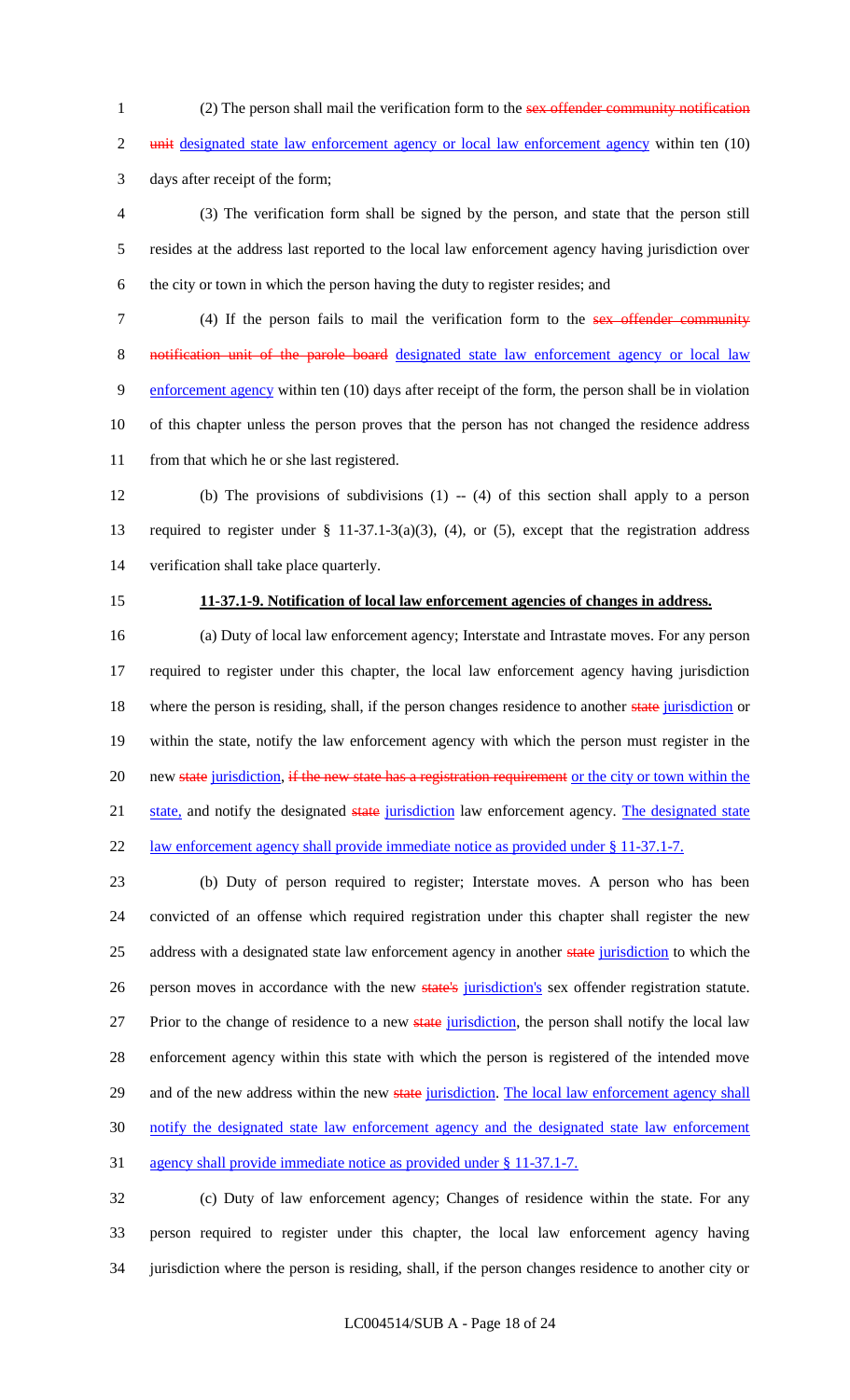1 town in Rhode Island, notify the local law enforcement agency with which the person must 2 register in the new city or town and notify the state designated state law enforcement agency. The 3 designated state law enforcement agency shall provide immediate notice as provided under § 11- 4 37.1-7.

 (d) Duty of person required to register; Changes of residence within the state. A person who has been convicted of an offense which requires registration under this chapter and who changes his or her residence address to another city or town in Rhode Island, shall notify the local law enforcement agency in the city or town from which the person is moving before the person establishes residence in the new location, and shall register with the local law enforcement agency in the city or town in which the person is moving not later than twenty-four (24) hours after the person establishes residence in the new city or town. A person who has been convicted of an offense which requires registration under this chapter and who changes his or her residence within a city or town in Rhode Island shall notify the local law enforcement agency in the city or town not later than twenty-four (24) hours after the person changes the residence within the city 15 or town. The local law enforcement agency shall notify the designated state law enforcement 16 agency and the designated state law enforcement agency shall provide immediate notice as provided under § 11-37.1-7. 18 (e) Duty of person required to register; Changes in required registration information. A

19 person who has been convicted of an offense which requires registration under this chapter shall 20 immediately notify the local law enforcement agency having jurisdiction where the person is 21 residing, is employed, or attending a public or private educational institution of any changes to 22 their required registration information as provided in § 11-37.1-3(e). The local law enforcement 23 agency having jurisdiction shall also notify the designated state law enforcement agency. The 24 designated state law enforcement agency shall provide immediate notice as provided under § 11-25 37.1-7.

26 (f) In the event of a change in temporary lodging, the person who have been convicted of 27 an offense which requires registration under this chapter and the local law enforcement agency 28 shall immediately notify the jurisdiction in which the person will be temporarily staying. The 29 local law enforcement agency having jurisdiction shall also notify the designated state law 30 enforcement agency who shall provide immediate notice as provided under § 11-37.1-7.

31 (g) In the event the person who has been convicted of an offense which requires 32 registration under this chapter will be traveling outside of the United States, the person must 33 notify the local law enforcement agency at least twenty-one (21) days in advance of the travel 34 date and provide any necessary information regarding his or her international travel. The local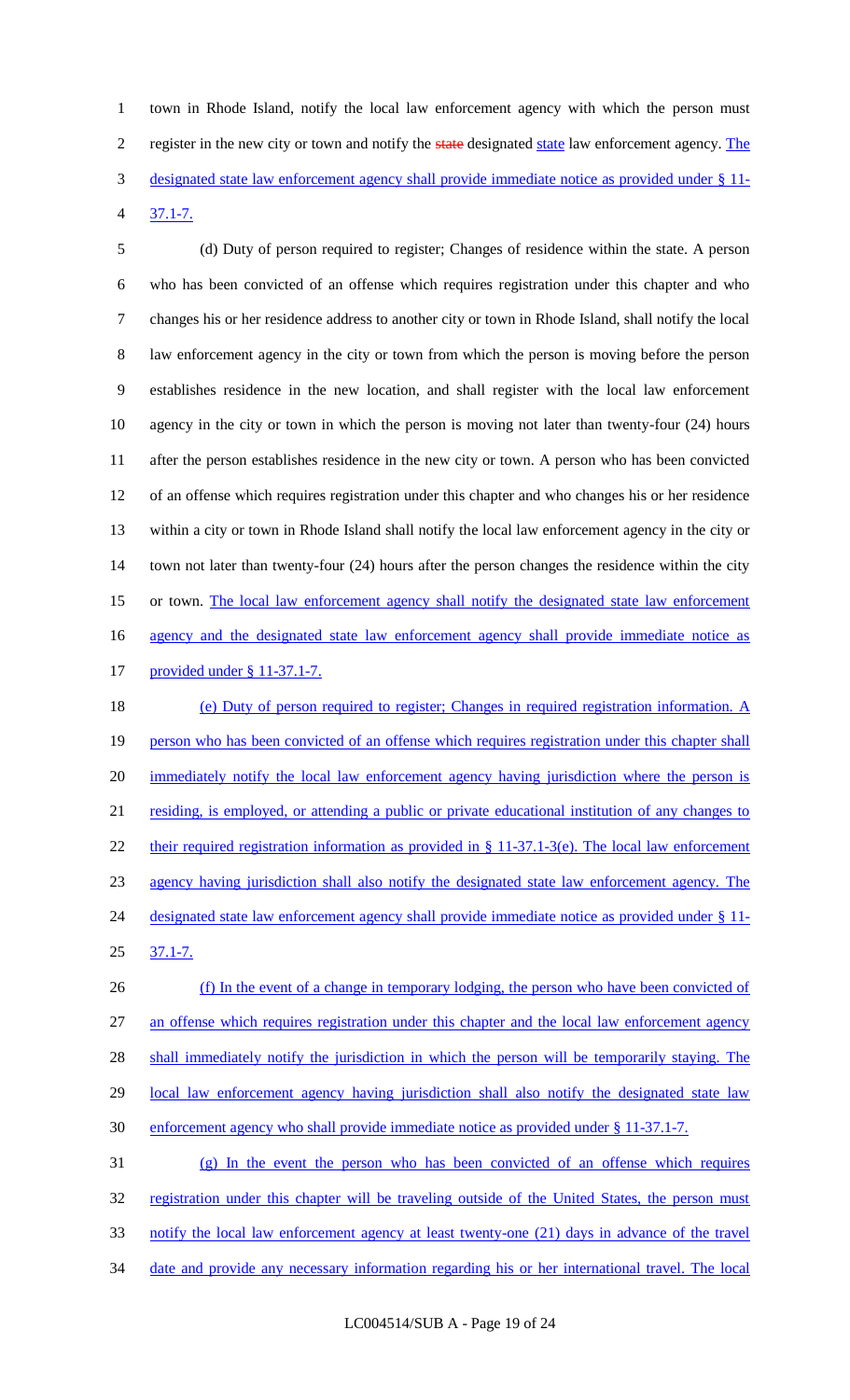law enforcement agency having jurisdiction shall also notify the designated state law enforcement agency. The designated state law enforcement agency shall provide immediate notice as provided

under § 11-37.1-7. Upon notification of a person's intention to travel internationally, the

- designated state law enforcement agency shall immediately notify and provide the person's travel
- information to the United States Marshall's Service.
- 

## **11-37.1-10. Penalties.**

 (a) Any person who is required to register or verify his or her address or give notice of a change of address or residence who knowingly fails to do so shall be guilty of a felony and, upon conviction, be imprisoned not more than ten (10) years, or fined not more than ten thousand dollars (\$10,000), or both.

 (b) Any person who is required to register or verify his or her address or give notice of a change of address or residence who knowingly fails to do so shall be in violation of the terms of his or her release, regardless of whether or not the term was a special condition of his or her release on probation, parole, home confinement or other form of supervised release.

 (c) Except in the case of a level-three (3) sex offender, any person who is required to register or verify his or her address, who knowingly resides within three hundred feet (300') of 17 any school as defined in § 11-37.1-2, public or private, which distance shall be measured from the 18 nearest boundary line of the real property supporting the residence of the person to the nearest 19 boundary line of the real property that supports or upon which there exists a school shall be guilty of a felony and, upon conviction, may be imprisoned not more than five (5) years, or fined not more than five thousand dollars (\$5,000), or both.

 (d) Any level-three (3) sex offender who knowingly resides within one thousand feet 23 (1,000) of any school as defined in  $\S$  11-37.1-2, public or private, which distance shall be 24 measured from the nearest boundary line of the real property supporting the residence of the 25 person to the nearest boundary line of the real property that supports or upon which there exists a 26 school shall be guilty of a felony and, upon conviction, may be imprisoned for not more than five (5) years, or fined not more than five thousand dollars (\$5,000), or both.

#### **11-37.1-11. Release of information.**

 (a) Except as otherwise provided by this chapter or as provided in subsections (b) or (c) of this section, no information obtained under this chapter shall be released or transferred without the written consent of the person or his or her authorized representative.

 (b) No consent for release or transfer of information obtained under this chapter shall be required in the following instances:

(1) Information may be disclosed to law enforcement agencies for law enforcement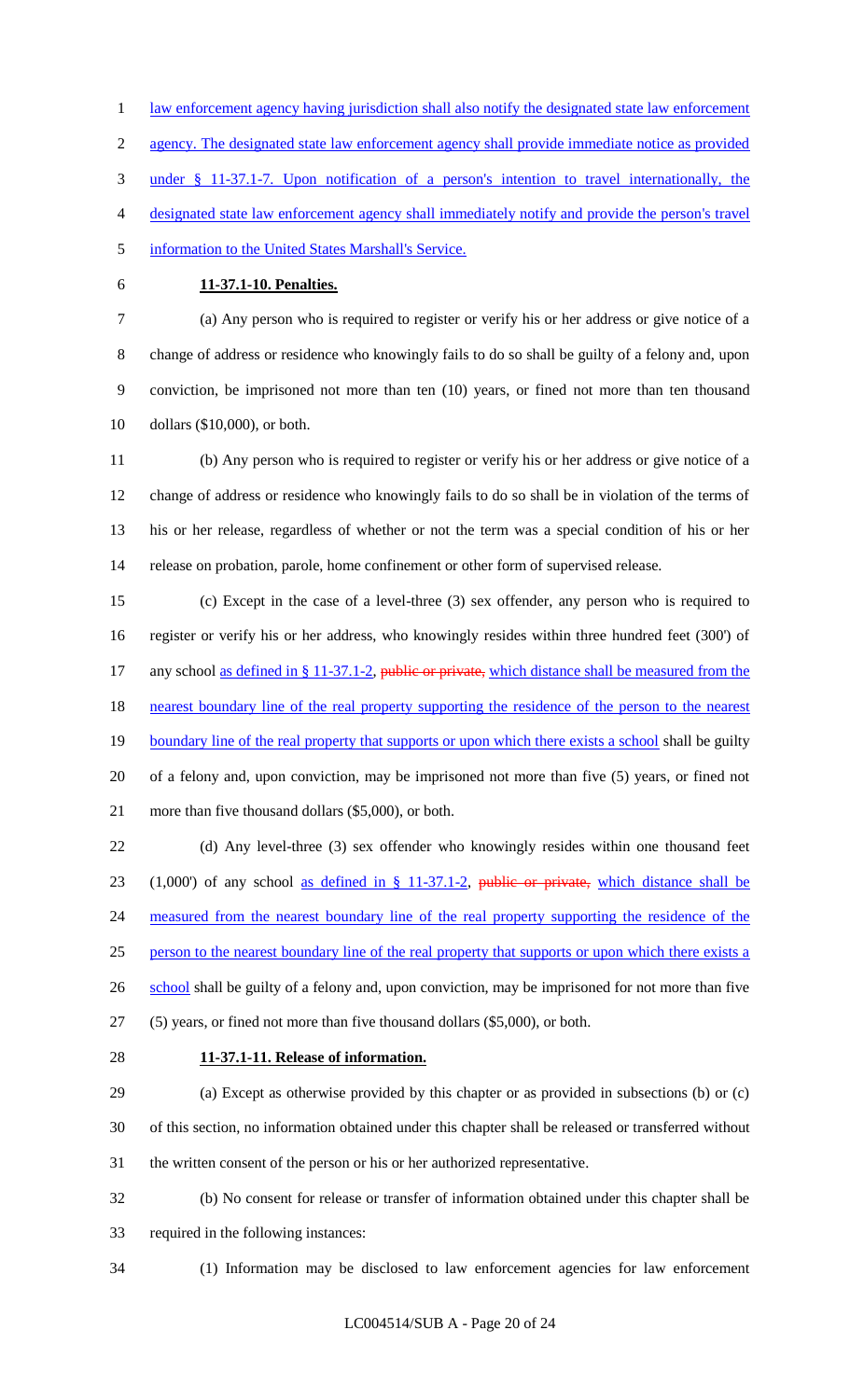purposes;

 (2) Information may be disclosed to government agencies conducting confidential background checks;

 (3) The designated state law enforcement agency and any local law enforcement agency authorized by the state agency may release relevant information that is necessary to protect individuals concerning a specific person required to register under this chapter, except that the identity of a victim of an offense that requires registration under this section shall not be released; (4) Information may be released or disseminated in accordance with the provisions of § 11-37.1-12;

 (5) Information shall be disclosed by the local police department to the general public in a city or town for those registered offenders determined to be either a level 2 or level 3 offender as determined consistent with parole board guidelines; and

 (6) Information shall be disclosed by the local police department to the local school department for those registered offenders determined to be level 3 offenders by the parole board for the purposes of notifying parents of students whose school bus stop is within one thousand feet (1,000') of a level 3 sex offender's residence, which distance shall be measured from the nearest boundary line of the real property supporting the residence of the level 3 sex offender to 18 the school bus stop.

 (c) Any local law enforcement agency shall release relevant information collected 20 pursuant to § 11-37.1-3(c) to any campus police agency appointed pursuant to § 16-52-2 or police for private institutions appointed pursuant to § 12-2.1-1 for any person having a duty to register who is enrolled in, employed by, or carrying on a vocation at an institution of higher education. That agency may release relevant information that is necessary to protect individuals concerning a specific person required to register under this chapter, except that the identity of a victim of an offense that requires registration under this section shall not be released.

#### **11-37.1-12. Rules and regulations for community notification.**

 (a) The parole board shall promulgate guidelines and procedures for notification required pursuant to the provisions of this section.

 (b) The regulations shall provide for three (3) levels of notification depending upon the risk of re-offense level of the sex offender determined by the sex offender board of review as outlined in § 11-37.1-6(b):

 (1) If risk of re-offense is low, law enforcement agencies and any individuals identified in accordance with the parole board guidelines shall be notified;

(2) If risk of re-offense is moderate, organizations in the community likely to encounter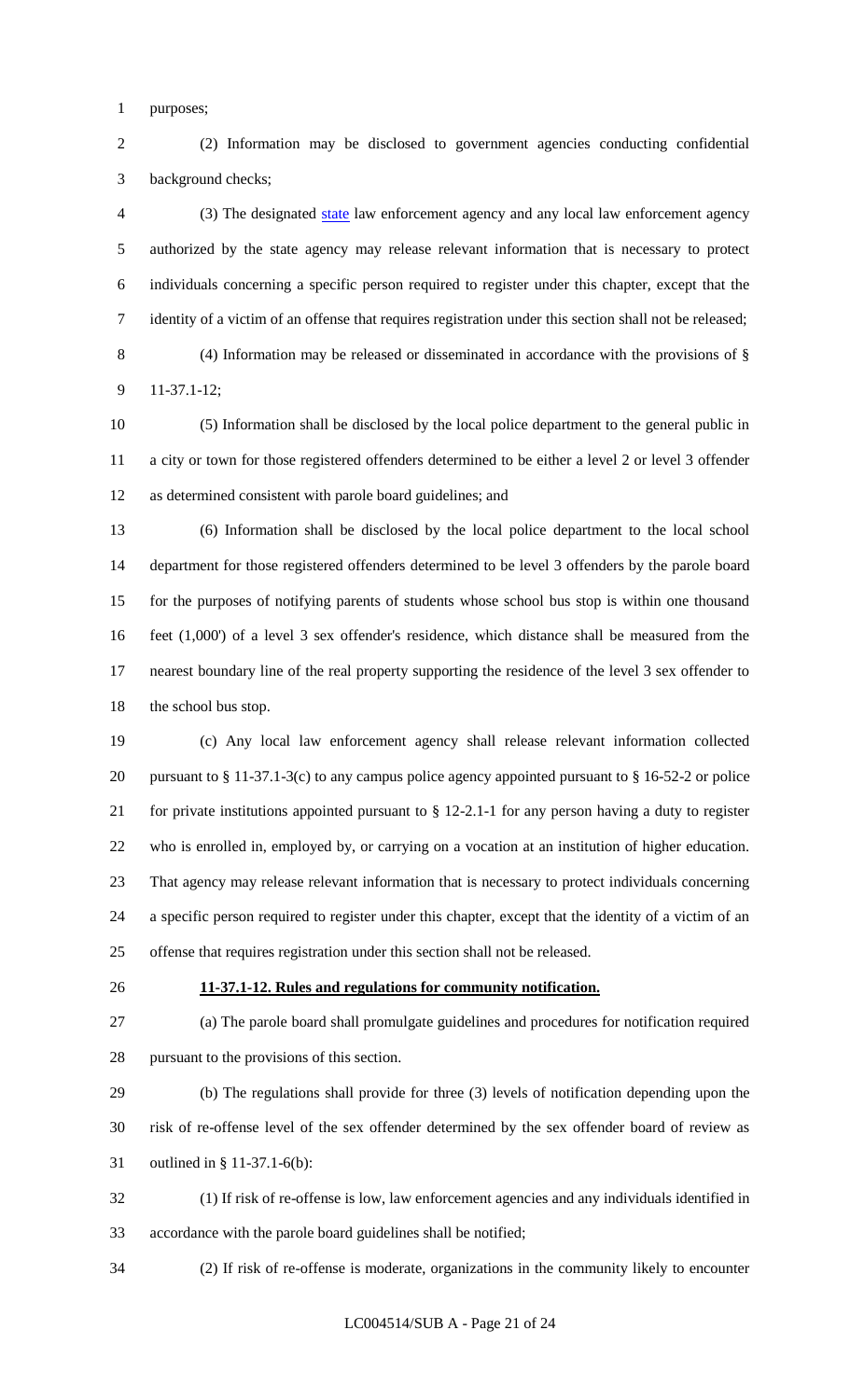1 the person registered shall be notified in accordance with the parole board's guidelines, in 2 addition to the notice required by subdivision (1) of this subsection;

 (3) If risk of re-offense is high, the members of the public likely to encounter the person registered shall be notified through means in accordance with the parole board's guidelines designed to reach members of the public likely to encounter the person registered, in addition to the notice required by subdivisions (1) and (2) of this subsection.

 (4) The sex offender community notification unit designated state law enforcement 8 agency is authorized and directed to utilize the Rhode Island state police web site and the Rhode Island Unified Court System website for the public release of identifying information of level two and level three sex offenders who have been convicted, provided that no identifying information of a juvenile shall be listed on the web site.

- 12 (i) The website shall have the capability of conducting searches by name, county, city,
- 13 and/or town; and zip code and/or geographic radius.
- 14 (ii) The website shall include:
- 15 (A) Links to sex offender safety and education resources;
- 16 (B) Instructions on how a person can seek correction of information that the individual
- 17 contends is erroneous;
- 18 (C) A warning that the information contained on the website should not be used to 19 unlawfully injure, harass, or commit a crime against any individual named in the registry or
- 20 residing or working at any reported addresses and that any such action could result in civil or
- 21 criminal penalties; and
- 22 (D) All field search capabilities needed for full participation in the Dru Sjodin National
- 23 Sex Offender Public website and shall participate in that website as provided by the attorney
- 24 general of the United States.
- 25 (iii) The following information regarding the person required to register under this
- 26 chapter shall be made available to the public on the website:
- 27 (A) Notice that the person is in violation of their registration requirements or cannot be
- 28 located if the person has absconded;
- 29 (B) All offenses that require registration under this chapter for which the person has been
- 30 convicted;
- 31 (C) The offense(s) for which the person is currently registered;
- 32 (D) The name of the person including all aliases;
- 33 (E) A current photograph of the person;
- 34 (F) A physical description of the person; and

LC004514/SUB A - Page 22 of 24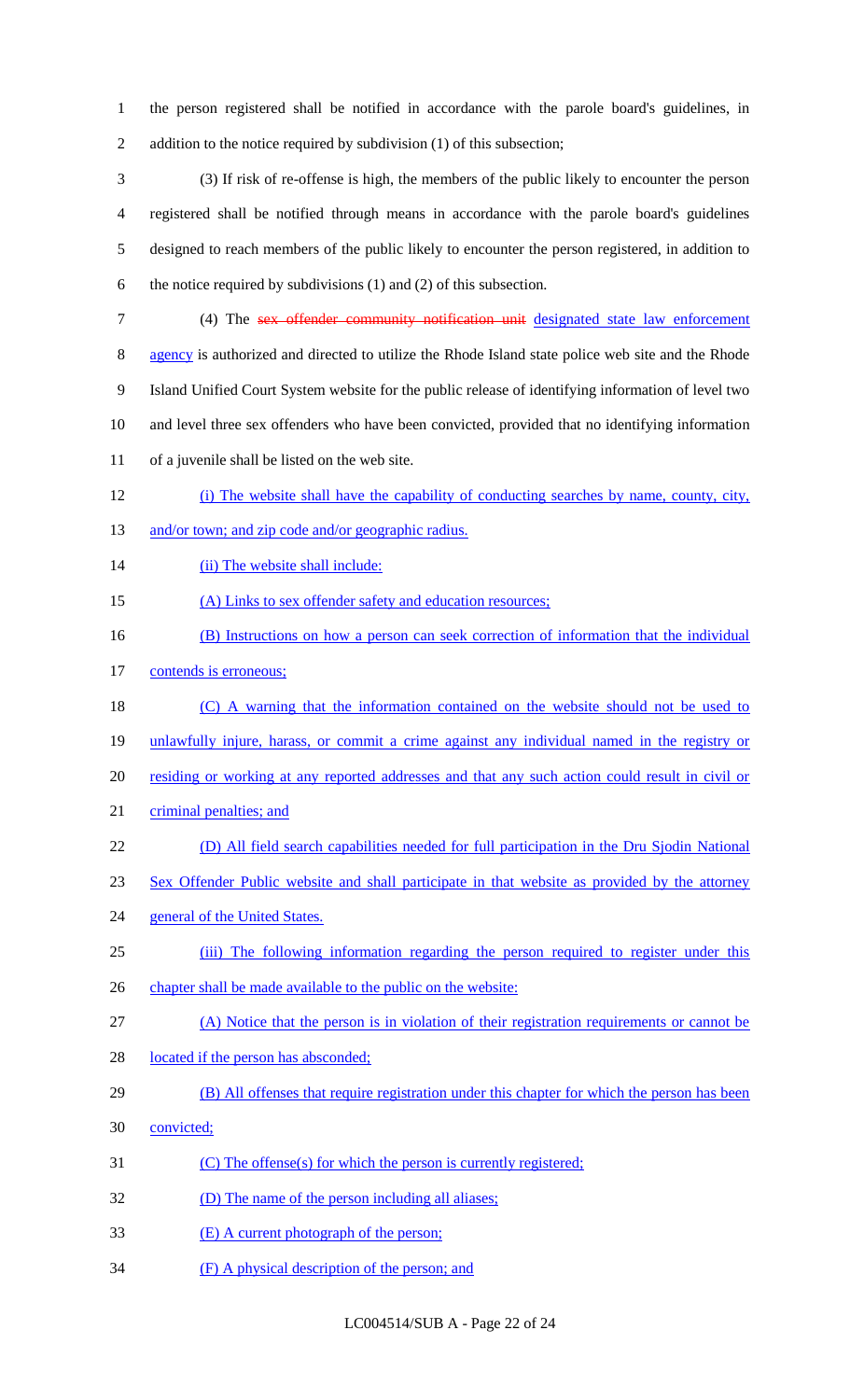- (G) The person's residential addresses and, if relevant, a description of a location where
- 2 the person habitually lives or sleeps, and if the person is homeless;
- (H) The following information shall not be available to the public on the sex offender
- registry website:
- (I) Any arrest that did not result in conviction;
- (II) The person's social security number;
- (III) Any travel documents;
- (IV) The identity of the victim;
- 9 (V) Internet identifiers (as defined in 42 U.S.C. § 16911); and
- 10 (VI) Any information of a person who was adjudicated delinquent of an offense requiring
- 11 registration.
- (iv) For persons who are under a witness protection program, the designated state law 13 enforcement agency may honor the request of the United States Marshals Service or other agency 14 responsible for witness protection by not including the original identity of the person on the 15 publicly accessible sex offender registry website.
- (5) Notwithstanding any other provision of law, the sex offender review board shall have access to all relevant records and information in the possession of any state official or agency having a duty under § 11-37.1-5(a)(1) through (6) relating to juvenile and adult offenders under review by the sex offender review board, including, but not limited to, police reports, prosecutors statements of probable cause, pre-sentence investigations and reports, complete judgments and sentences, current classification referrals, juvenile and adult criminal history records, violation and disciplinary reports, all psychological evaluations and psychiatric evaluations, psychiatric hospital records, sex offender evaluations and treatment reports, substance abuse evaluations and treatment reports to the extent allowed by federal law. Records and information obtained by the sex offender review board under this subsection shall remain confidential, provided that the parole board may disclose the records and information to the board of review, the sentencing court, and/or law enforcement agencies in accordance with the provisions of this chapter.
- 

 SECTION 2. This act shall take effect on July 1, 2019, and shall apply to all persons who have been convicted of an offense that required or will require registration as provided by this act.

======== LC004514/SUB A ========